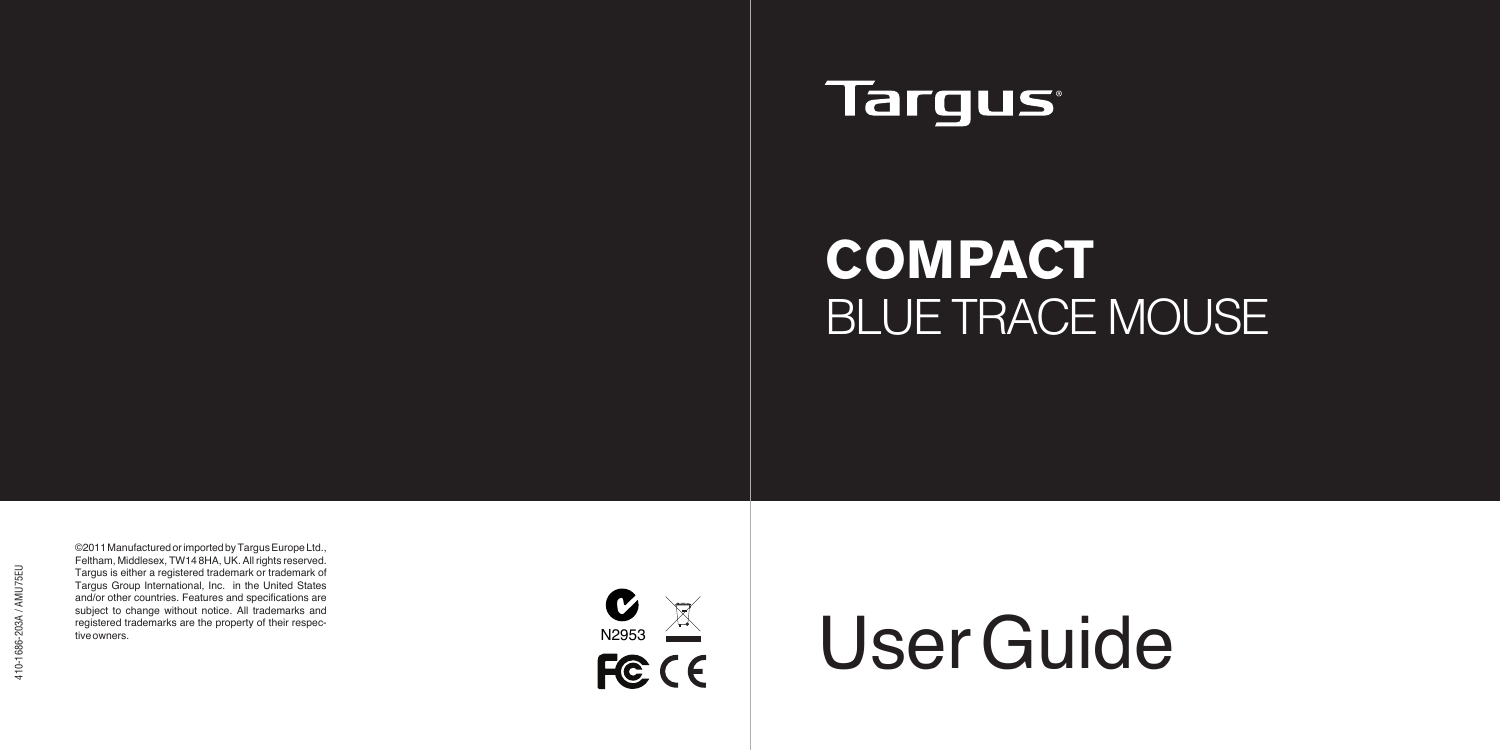| FI-Suomi                |  |
|-------------------------|--|
| FR-Francais             |  |
| GR– ΕλληνικάΠληροφορίες |  |
| HR-Hrvatski             |  |
| HU–Magyar               |  |
| IT-Italiano             |  |
| LT-Lietuviškai          |  |
| LV-Latviešu             |  |

### Table of Contents

| GB-English          |
|---------------------|
| ВG-Български (език) |
| CZ-Ceština          |
| DE-Deutsch          |
| DK-Dansk            |
| EE-Eesti            |
| ES-Español          |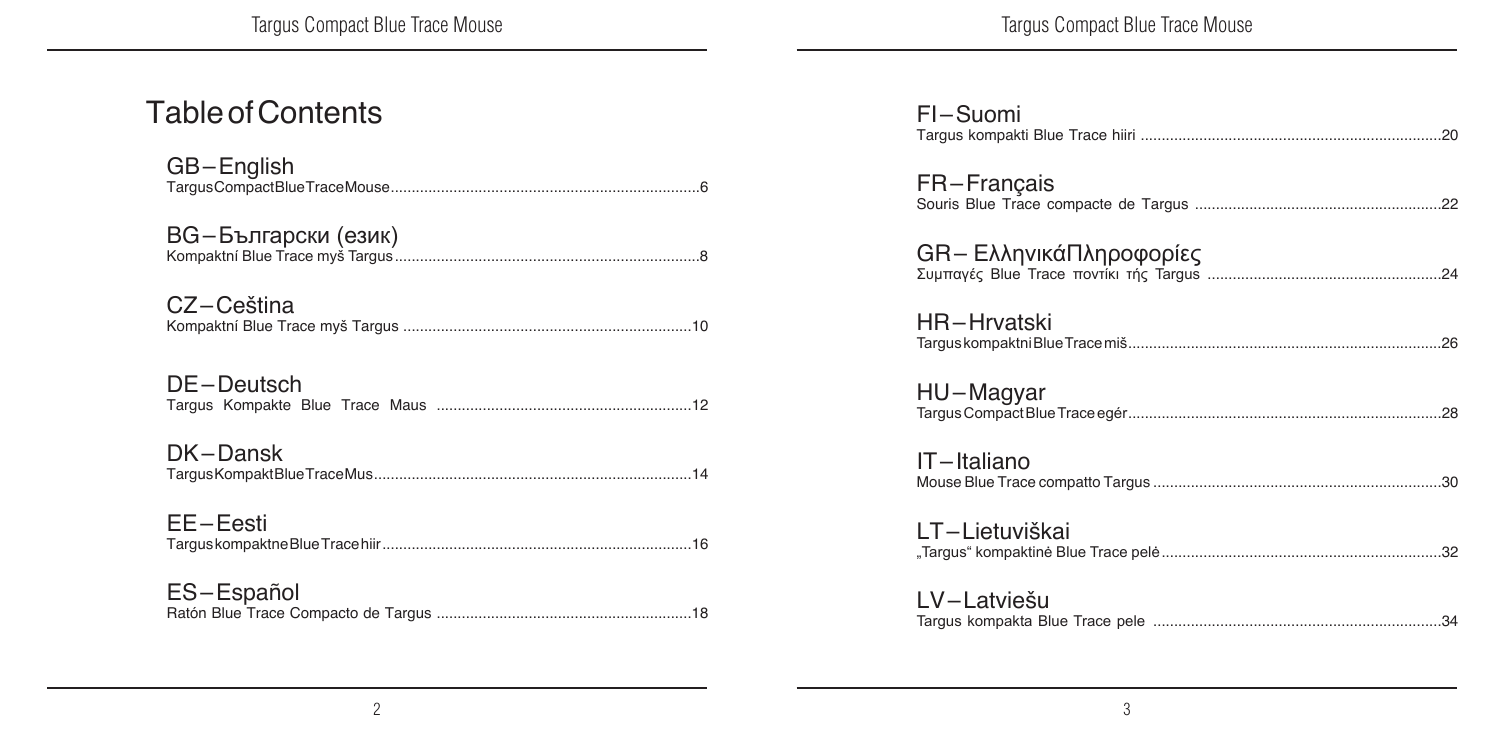Targus Compact Blue Trace Mouse

Targus Compact Blue Trace Mouse

| NL-Nederlands<br>Targus Compact Blue Trace Mouse (Targus Compacte Blue Trace Muis) 36 |
|---------------------------------------------------------------------------------------|
| NO-Norsk                                                                              |
| PL-Polski                                                                             |
| PT-Português                                                                          |
| RO-Român                                                                              |
| RU- РусскийИнформация                                                                 |
| SE-Svenska                                                                            |
| SI-Slovensko                                                                          |

| SK-Slovenčina |  |
|---------------|--|
| TR-Türkçe     |  |

| العربية—AR |  |
|------------|--|
|            |  |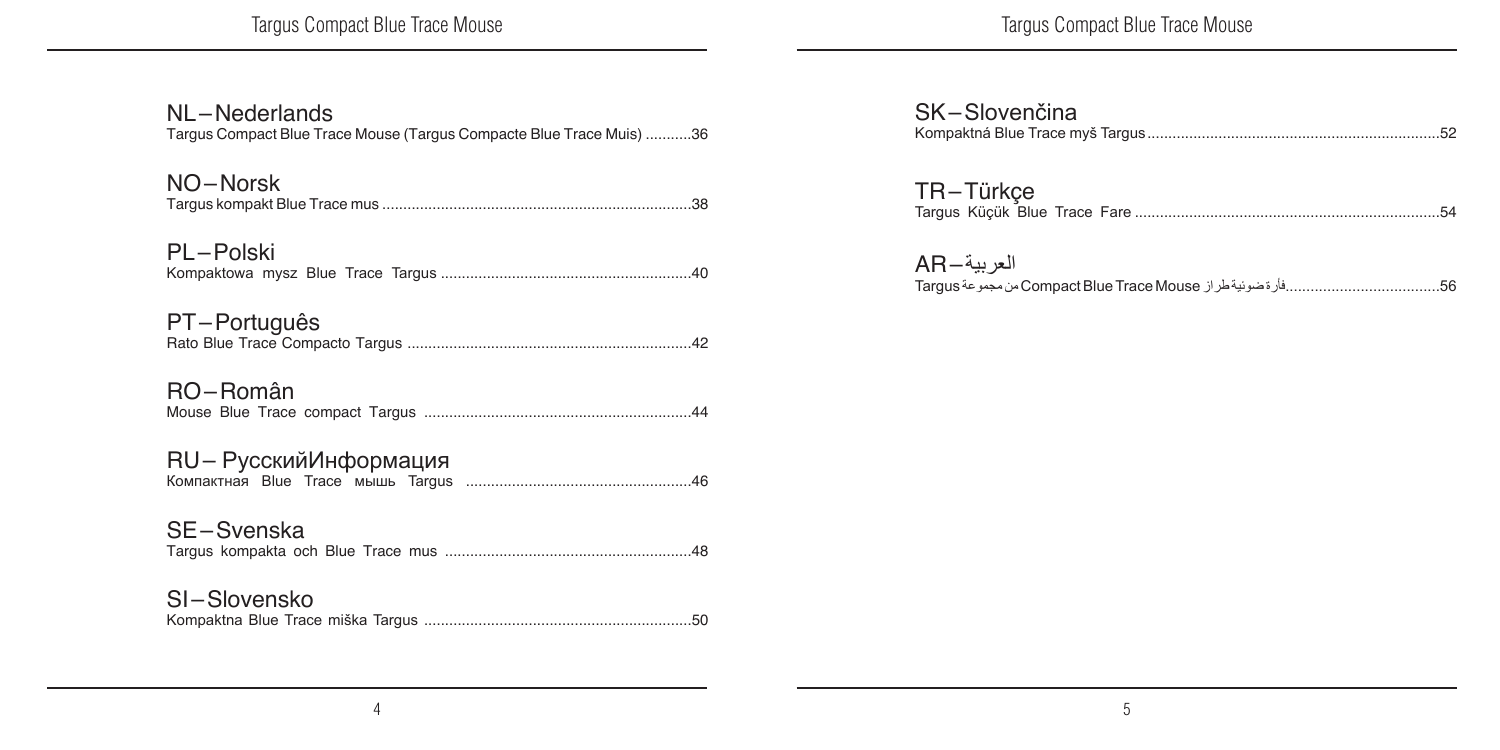### GB – Introduction

Thank you for your purchase of the Targus Compact Blue Trace Mouse. This plug and play mouse does not require a software driver.

### **Contents**

• Targus Compact Blue Trace Mouse • User Guide

### System Requirements

#### **Hardware**

• USB interface

#### **Operating System**

• Microsoft Windows® 2000 • Microsoft Windows® XP • Microsoft Windows Vista® • Microsoft Windows® 7 • Mac OS® X 10.4 or later



### Retractable Cord

- To extend the USB cord, hold the mouse in one hand and the USB connector in the other and pull both ends of the cord away from the cord wheel at the same time.
- To retract the USB cord, extend both ends of the cord slightly and release quickly.
- When the ideal length of USB cord is fixed, plug the mouse USB connector into your computer's USB port and you are ready to go.



WARNING: WHILE THE MOUSE IS FUNCTIONING, OPTICAL LIGHT IS VISIBLE TO THE NAKED EYE. BE CAREFUL NOT TO LOOK DIRECTLY INTO THE EMITTER HOLE WHILE THE MOUSE IS ACTIVE.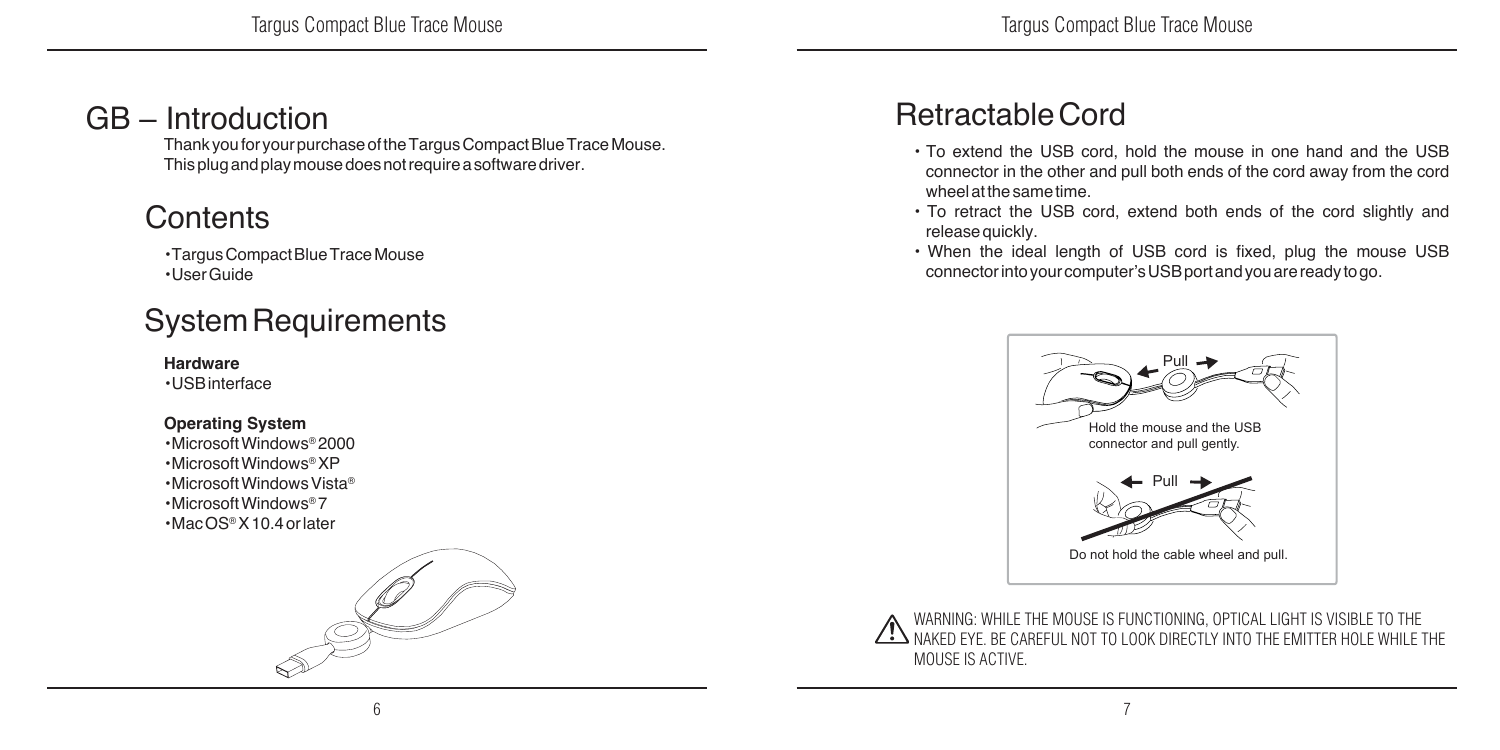### BG – Въведение

Благодарим за покупката на компактна Blue Trace мишка Targus. Мишката е устройство от вида 'plug-n-play' и не се нуждае от софтуерни драйвери.

### Съдържание

- Компактна Blue Trace мишка Targus
- Ръководство на потребителя

### Системни изисквания

#### **Хардуеър**

• USB интерфейс

#### **Операционна система**

- Microsoft Windows® 2000
- Microsoft Windows® XP
- Microsoft Windows Vista®
- Microsoft Windows® 7
- Mac OS® X 10.4 или по-нова



### Прибиращ се кабел

- За да издърпате USB кабела, хванете мишката в едната си ръка и USB конектора в другата и дърпайте двата края на кабела едновременно в посока навън от макарата.
- За да приберете USB кабела, опънете леко двата края на кабела и бързо ги отпуснете .
- Когато регулирате идеалната дължина на кабела, включете USB конектора на мишката към USB порт на компютъра и сте готови за работа.



ПРЕДУПРЕЖДЕНИЕ : ДОКАТО МИШКАТА РАБОТИ, ОПТИЧНАТА СВЕТЛИНА Е ВИДИМА С ПРОСТО ОКО. НЕ ГЛЕДАЙТЕ ДИРЕКТНО В ОТВОРА, ИЗЛЪЧВАЩ СВЕТЛИНАТА, ДОКАТО МИШКАТА Е ВКЛЮЧЕНА.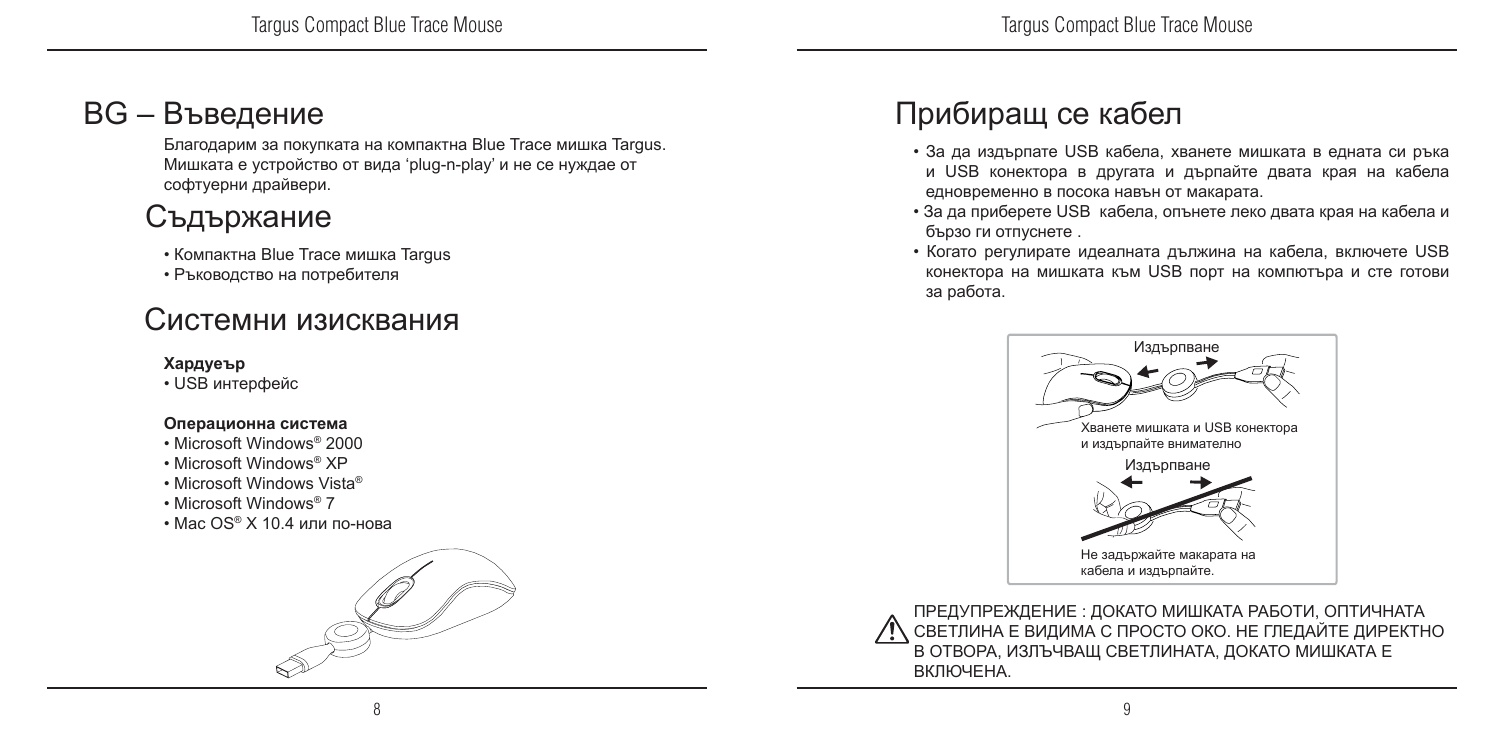### $CZ - I$ Uvod

Děkujeme vám, že jste si zakoupili Kompaktní Blue Trace myš od společnosti Targus. Pro tuto myš typu plug-n-play není třeba softwarový ovladač.

### Obsah

- Kompaktní Blue Trace myš Targus
- Návod k obsluze

### Systémové požadavky

#### **Hardware**

• Rozhraní USB

#### **Operační systém**

- Microsoft Windows® 2000
- Microsoft Windows® XP
- Microsoft Windows Vista®
- Microsoft Windows® 7
- Mac OS® X 10.4 nebo vyšší



### Zasunovací kabel

- Pro prodloužení kabelu USB myš jednou rukou přidržte, druhou rukou uchopte konektor USB a oba konce kabelu zatáhněte najednou od sebe.
- Pro zkrácení kabelu USB oba konce kabelu jemně vytáhněte a rychle pusťte.
- Jakmile získáte ideální délku kabelu USB, zapojte konektor USB myši do portu vašeho počítače a je to.



VÝSTRAHA: KDYŽ MYŠ PRACUJE, LZE OKEM VIDĚT OPTICKÉ SVĚTLO. BUĎTE OPATRNÍ A NEDÍVEJTE SE PŘÍMO DO OTVORU, ZE KTERÉHO SVĚTLO VYCHÁZÍ, KDYŽ JE MYŠ AKTIVNÍ.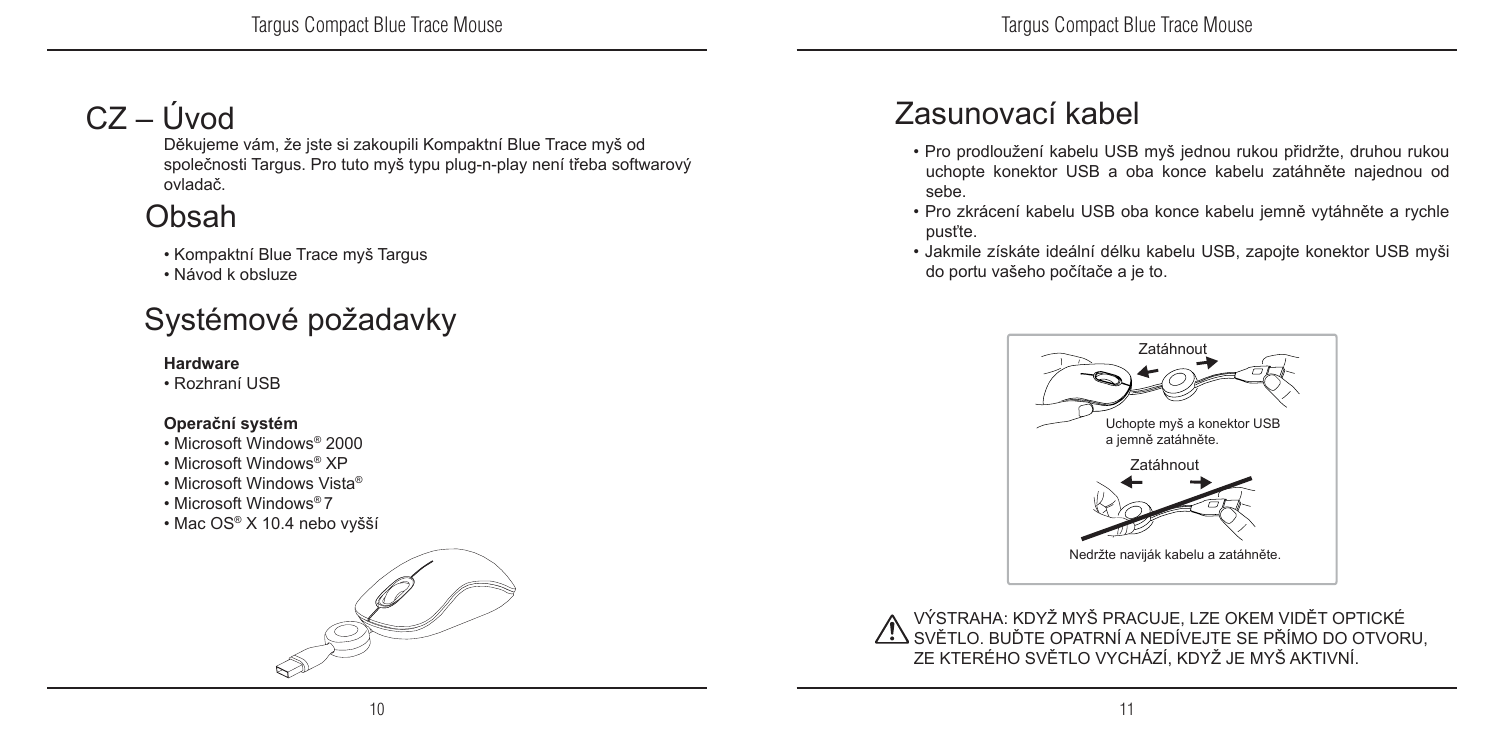### DE – Einführung

Vielen Dank, dass Sie sich für die Kompakte Blue Trace Maus von Targus entschieden haben. Diese sofort betriebsbereite Maus benötigt keinen Softwaretreiber.

### Inhalt

• Targus Kompakte Blue Trace Maus

• Bedienungsanleitung

### Systemanforderungen

#### **Hardware**

• USB-Schnittstelle

#### **Betriebssystem**

• Microsoft Windows® 2000 • Microsoft Windows® XP • Microsoft Windows Vista® • Microsoft Windows® 7 • Mac OS® X 10.4 oder später



### Einziehbares Kabel

- Halten Sie, um das USB-Kabel auszuziehen, die Maus in der einen und den USB-Anschluss in der anderen Hand. Ziehen Sie beide Enden des Kabels gleichzeitig weg vom Kabelrad.
- Ziehen Sie, um das USB-Kabel einzuziehen, kurz an beiden Enden des Kabels und lassen Sie schnell los.
- Wenn Sie die ideale Länge des USB-Kabels festgelegt haben, stecken Sie den USB-Anschluss der Maus in den USB Port Ihres Computers und los geht's.



WARNUNG: IST DIE MAUS IN BETRIEB, IST OPTISCHES LICHT FÜR DAS BLOSSE AUGE SICHTBAR. ACHTEN SIE DARAUF, NICHT DIREKT IN DIE AUSTRITTSÖFFNUNG ZU SEHEN, WENN DIE MAUS AKTIV IST.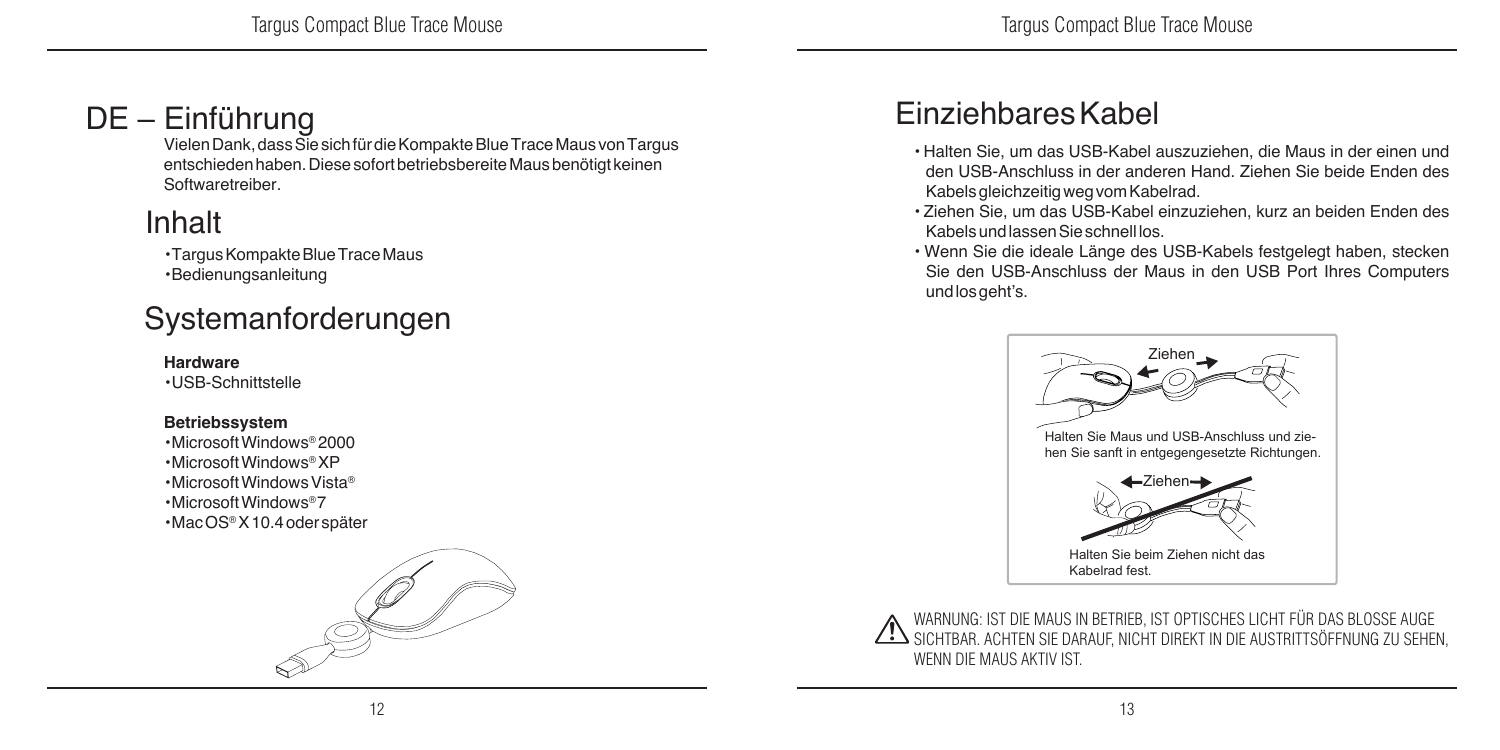### DK – Introduktion

Tak fordi du valgte at købe en Targus Kompakt Blue Trace Mus. Du har ikke brug for en software driver, for at kunne bruge denne plug-n-play mus.

### Indhold

• Targus Kompakt Blue Trace Mus • Brugsanvisning

### **Systemkrav**

#### **Hardware**

• USB interface

#### **Operativsystem**

• Microsoft Windows® 2000 • Microsoft Windows® XP • Microsoft Windows Vista® • Microsoft Windows® 7 • Mac OS® X 10,4 eller nyere



### Udtrækkelig ledning

- USB ledningen trækkes ud ved at holde musen i den ene hånd og USB forbinderen i den anden og trække i både ledning og ledningshjul på samme tid.
- Ledningen trækkes ind ved at trække forsigtigt i begge ender og slippe.
- Når du har trukket USB ledningen ud til den ideelle længde, sættes USB forbinderen i din computers USB port, og du er klar.



ADVARSEL: MENS MUSEN ER AKTIV, KAN DET OPTISKE LYS SES AF ØJET, SÅ DU MÅ IKKE KIGGE DIREKTE I LYSKILDEN, NÅR MUSEN ER AKTIV.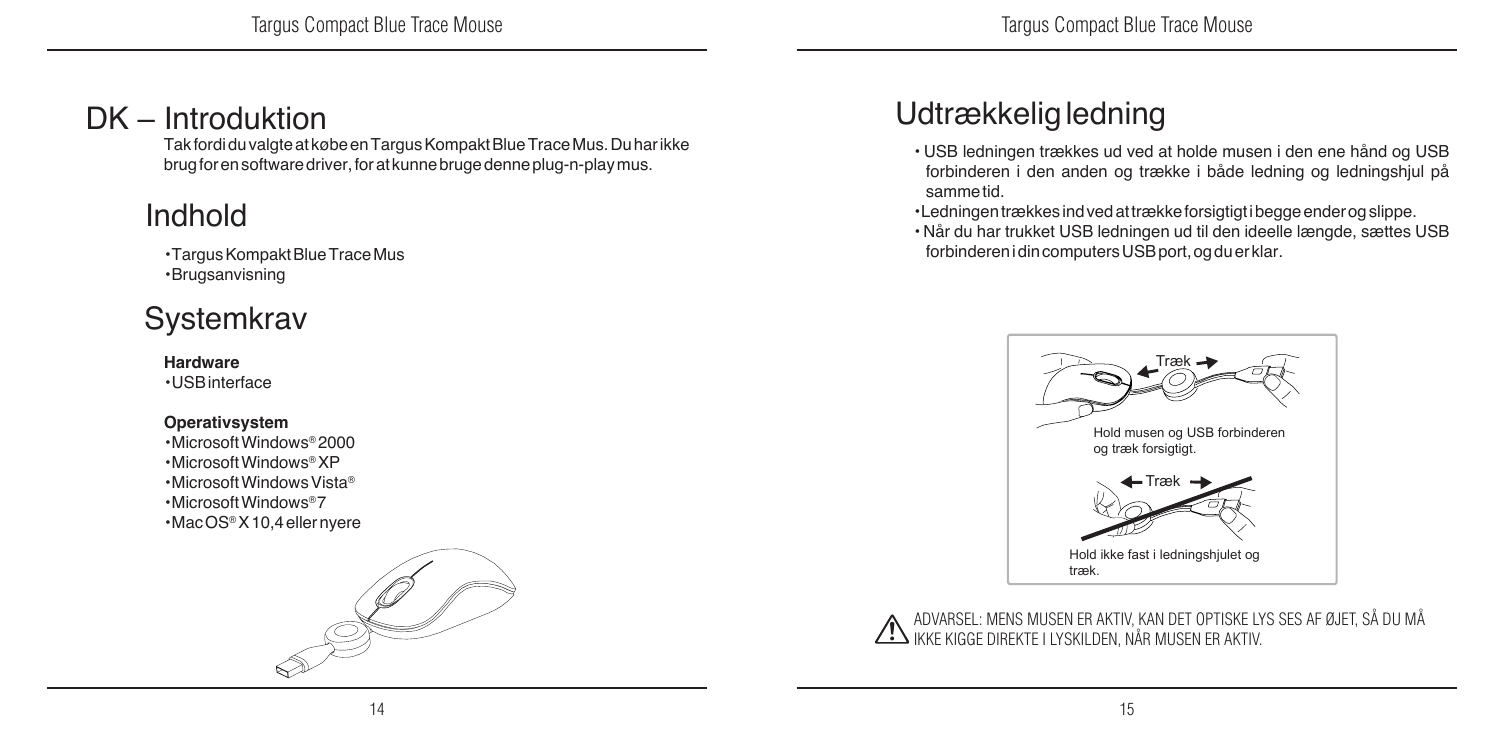### EE – Sissejuhatus

Täname teid Targus kompaktse Blue Trace hiire ostmise eest. Antud ühenda-ja-kasuta hiir ei vaja tarkvara draiverit.

### Komplekti kuulub

• Targus kompaktne Blue Trace hiir • Kasutusjuhend

### Nõuded süsteemile

#### **Riistvara**

• USB liides

#### **Operatsioonisüsteem**

• Microsoft Windows® 2000 • Microsoft Windows® XP • Microsoft Windows Vista® • Microsoft Windows® 7 • Mac OS® X 10.4 või hilisem



### Sissetõmmatav juhe

- USB juhtme pikendamiseks hoidke ühe käega hiirt ja teise käega USB pistikut ning tõmmake sama aegselt juhtme mõlemat otsa juhtme rattalt eemale.
- USB juhtme sisse tõmbamiseks tõmmake juhtme mõlemat otsa kergelt ning vabastage seejärel kiirelt.
- Kui te olete saavutanud USB juhtme vajaliku pikkuse, ühendage USB pistik teie arvuti USB porti ning te olete kasutamiseks valmis.



HOIATUS: HIIRE TÖÖTAMISE AJAL ON OPTILINE VALGUS PALJA SILMAGA NÄHTAV. OLGE ETTEVAATLIKUD NING ÄRGE VAADAKE TÖÖTAVA HIIRE VALGUSALLIKA AVASSE.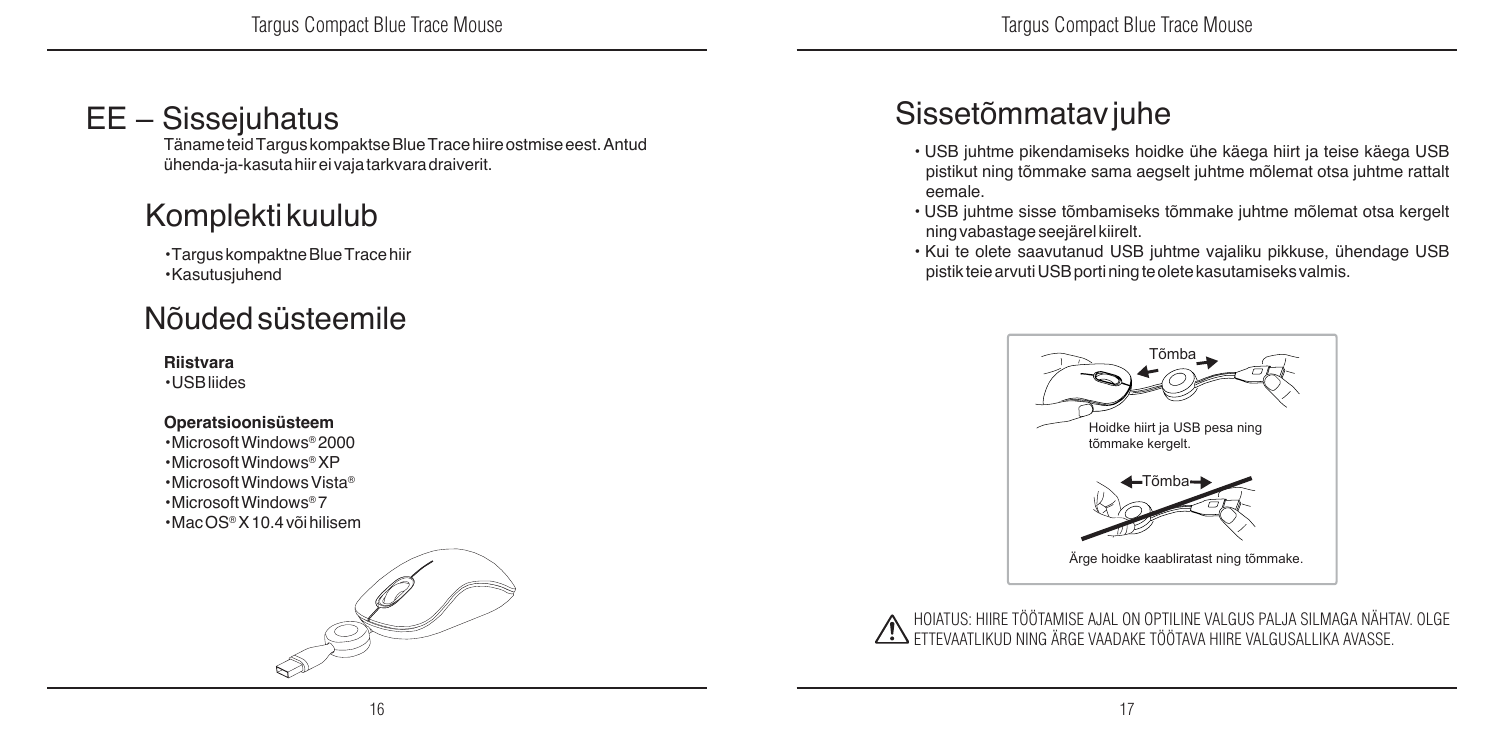### ES – Introducción

Le agradecemos la adquisición del Ratón Blue Trace Compacto de Targus. Este ratón plug-n-play no requiere software adicional.

### Contenido

• Ratón Blue Trace Compacto de Targus • Manual de instrucciones

### Requisitos del Sistema

#### **Hardware**

• Interfaz USB

#### **Sistema Operativo**

• Microsoft Windows® 2000 • Microsoft Windows® XP • Microsoft Windows Vista® • Microsoft Windows® 7 • Mac OS® X 10.4 o versión más reciente



### Cable Retráctil

- Para extender el cable USB, sujete el ratón en una mano y el conector USB en la otra y estire a la vez de ambos extremos del cable para extraerlo de la rueda.
- Para enrollar el cable USB, extienda ligeramente los dos extremos del cable y suéltelo rápidamente.
- Cuando tenga la longitud ideal del cable USB, conecte la clavija USB del ratón al puerto USB del ordenador y ya está listo para funcionar.



ADVERTENCIA: MIENTRAS EL RATÓN FUNCIONA, PODRÁ VER LUZ ÓPTICA. NO MIRE DI-RECTAMENTE AL ORIFICIO DE EMISIÓN DEL LÁSER MIENTRAS EL RATÓN ESTÁ ACTIVO.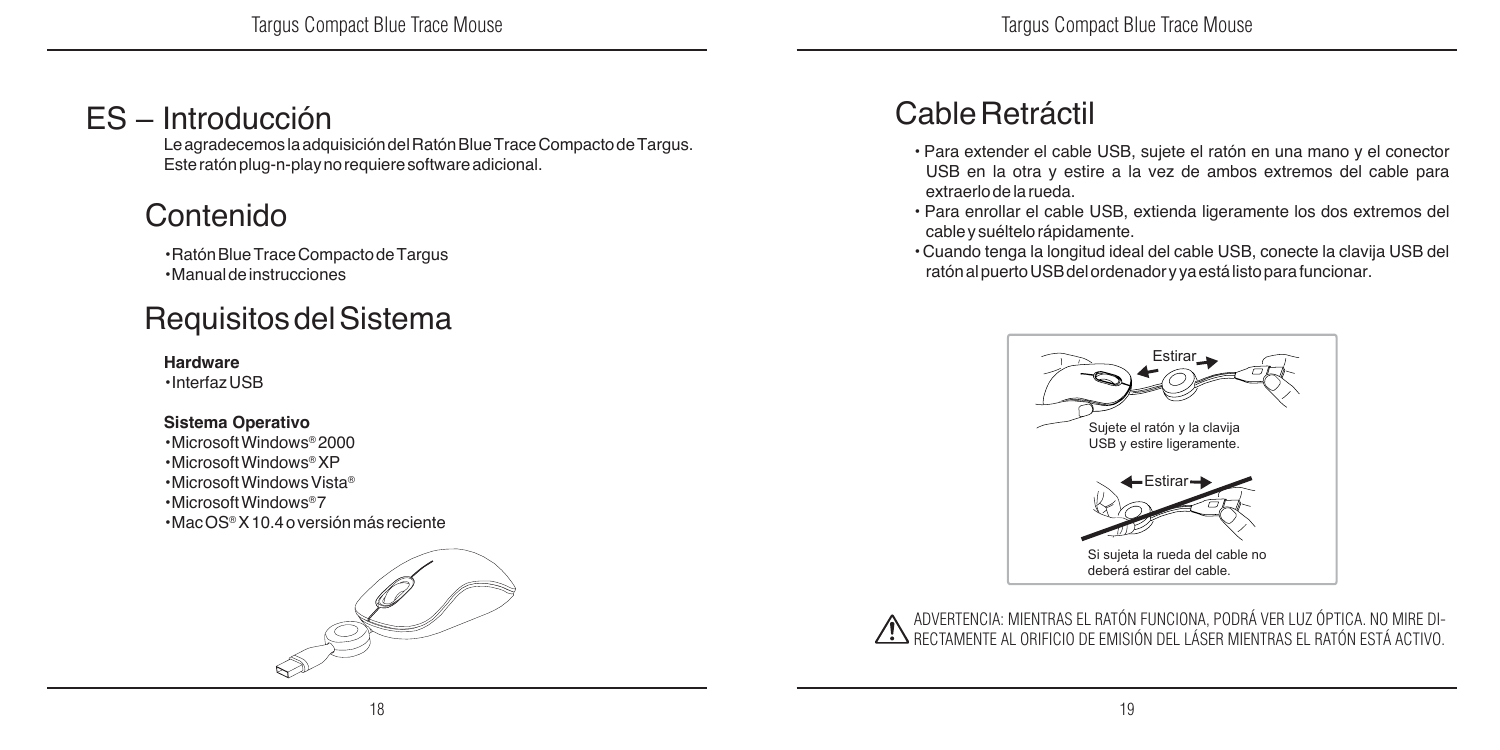### FI – Johdanto

Kiitos hankkimasi Targus kompaktin Blue Trace hiiren johdosta. Tämä kytke-ja-käytä hiiri ei vaadi ohjelma-ajuria.

### Sisältö

• Targus kompakti Blue Trace hiiri • Käyttöopas

### Järjestelmävaatimukset

#### **Laitteisto**

• USB-liitäntä

#### **Käyttöjärjestelmä**

• Microsoft Windows® 2000 • Microsoft Windows® XP • Microsoft Windows Vista® • Microsoft Windows® 7 • Mac OS® X 10.4 tai myöhempi versio



### Sisäänvedettävä johto

- Pidentääksesi USB-johtoa, pitele hiirtä yhdessä kädessä ja USB-liitintä toisessa, ja vedä johdon molempia päitä samanaikaisesti poispäin johtokelasta.
- Vetääksesi USB-johdon sisään, pidennä johdon molempia päitä vähän ja päästä nopeasti irti.
- Kun olet saavuttanut halutun johdon pituuden, kytke hiiren USB-liitin tietokoneesi USB-porttiin ja olet valmis.



VAROITUS: KUN HIIRI ON TOIMINNASSA, OPTINEN VALO NÄKYY PALJAALLA SILMÄLLÄ. OLE VAROVAINEN ÄLÄKÄ KATSO SUORAAN VALOAUKKOON KUN HIIRI ON AKTIIVINEN.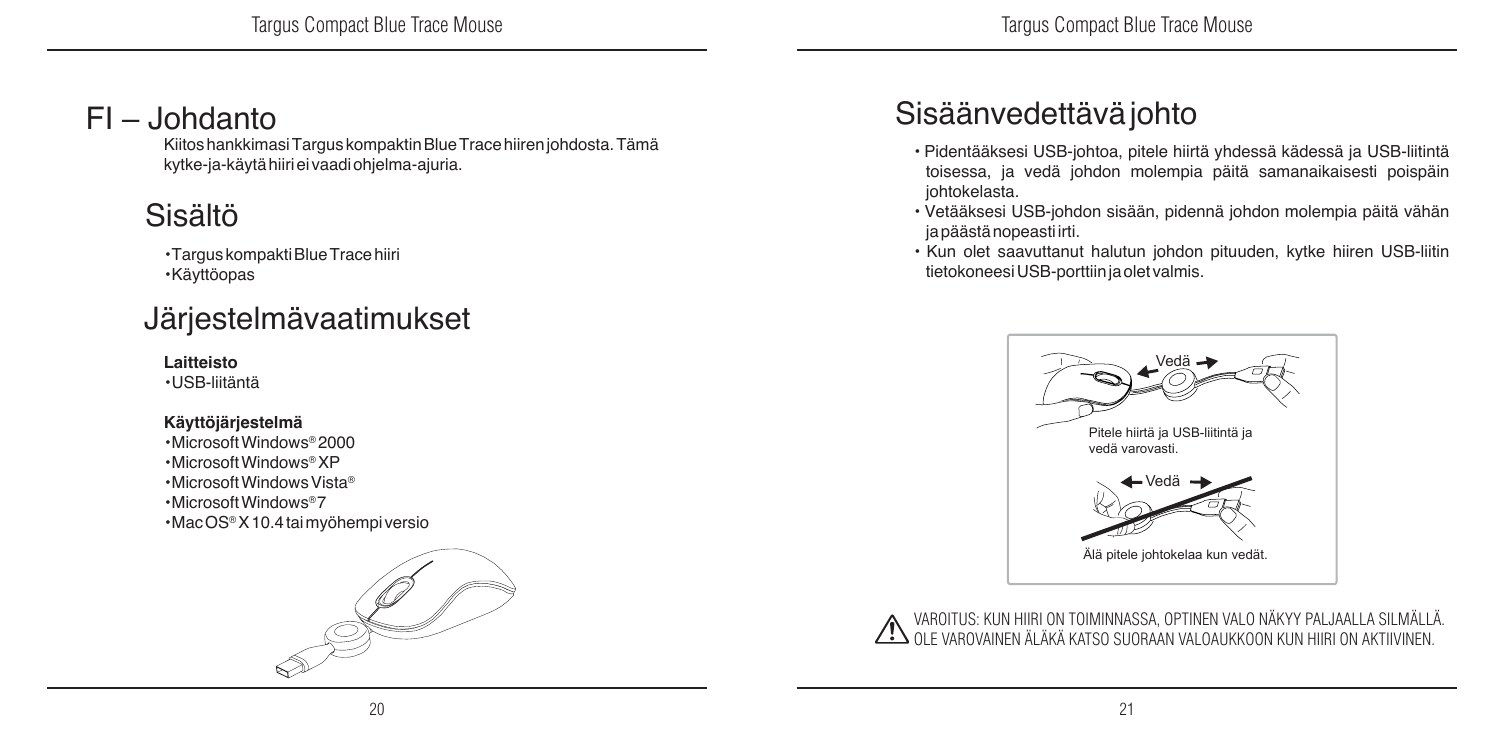### FR – Introduction

Nous vous remercions d'avoir acheté cette souris Blue Trace compacte de Targus. Ce périphérique est de type plug&play et donc ne nécessite aucun pilote spécifique.

### Contenu de la boîte

• 1xsouris Blue Trace compacte de Targus

• 1 x manuel d'utilisateur

### Configuration système requise

**Matériel** • Interface USB

#### **Système d'exploitation**

• Microsoft Windows® 2000 • Microsoft Windows® XP • Microsoft Windows Vista® • Microsoft Windows® 7 • Mac OS® X 10.4 ou supérieure



### Cordon rétractable

- Pour allonger le cordon USB, saisissez la souris par une main, le connecteur USB par l'autre main et tirez en même temps les deux extrémités du cordon pour dégager celui-ci du rembobineur.
- Pour rentrer le cordon USB, tirez légèrement sur ses deux extrémités et relâchez-les immédiatement.
- Lorsque le cordon USB est à la bonne longueur, branchez la souris sur un port USB de votre ordinateur. Elle est prête à être utilisée.



AVERTISSEMENT : LORSQUE LA SOURIS FONCTIONNE, SON RAYON OPTIQUE EST VISIBLE À L'OEIL NU. NE REGARDEZ PAS DIRECTEMENT LA SOURCE ÉMETTRICE DE CE RAYON TOUT LE TEMPS QUE LA SOURIS EST ALLUMÉE.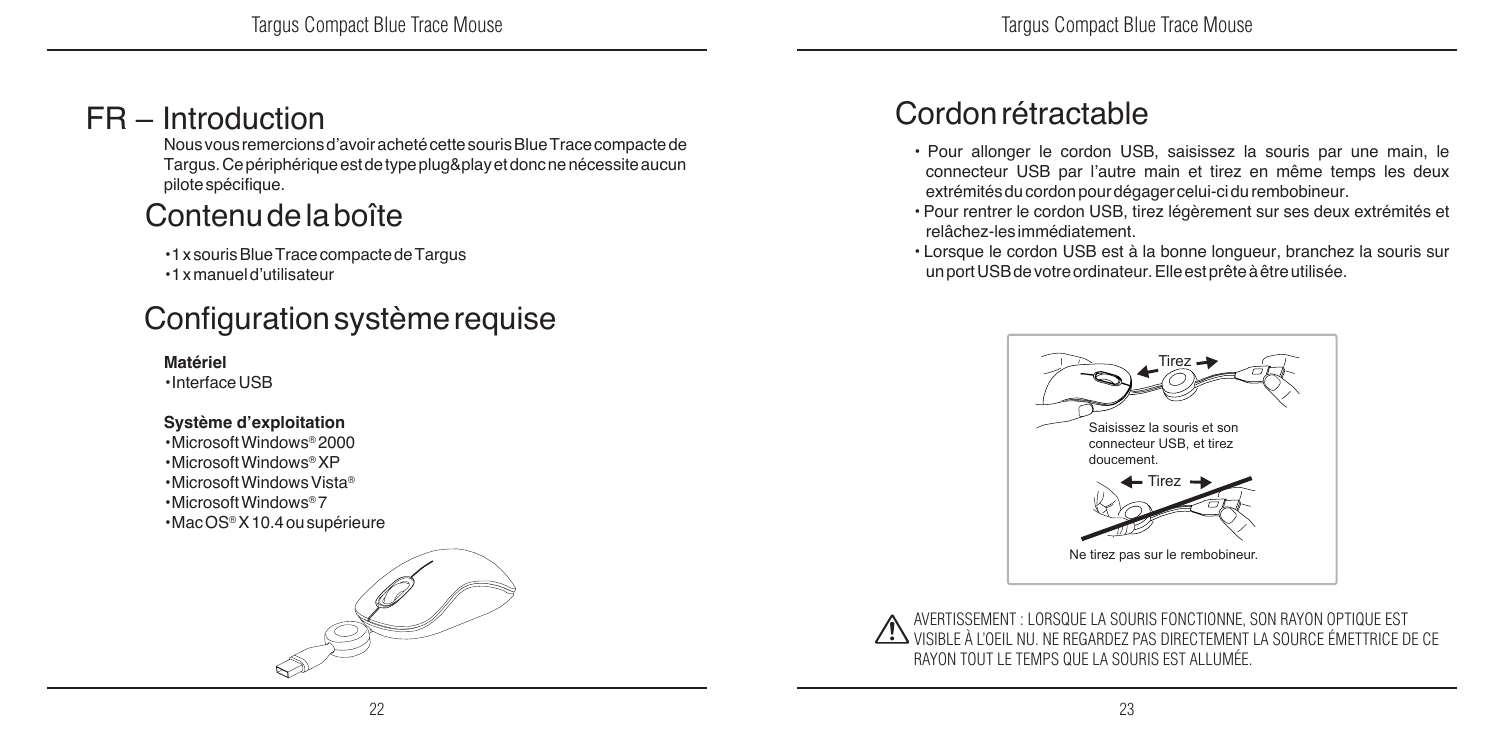### GR – Εισαγωγή

Σας ευχαριστούμε που αγοράσατε το συμπαγές Blue Trace ποντίκι τής Targus. Το συγκεκριμένο ποντίκι είναι συσκευή για τοποθέτηση και άμεση λειτουργία και δεν απαιτεί πρόγραμμα οδήγησης λογισμικού.

### Περιεχόμενα

• Συμπαγές Blue Trace ποντίκι τής Targus

• Οδηγός χρήσης

### Απαιτήσεις συστήματος

#### **Υλικό**

• Διεπαφή USB

#### **Λειτουργικό σύστημα**

- Microsoft Windows® 2000
- Microsoft Windows® XP
- Microsoft Windows Vista®
- Microsoft Windows® 7
- Mac OS® X 10.4 ή μεταγενέστερη έκδοση



### Συσπειρούμενο καλώδιο

- Για να επιμηκύνετε το καλώδιο USB, κρατήστε με το ένα χέρι το ποντίκι και με το άλλο το σύνδεσμο USB και τραβήξτε ταυτόχρονα και τις δύο άκρες του καλωδίου από το καρούλι του.
- Για να τυλίξετε το καλώδιο USB, τεντώστε λίγο και τις δύο άκρες του και αφήστε τις γρήγορα.
- Μόλις σταθεροποιήσετε το καλώδιο USB στο ιδανικό για εσάς μήκος, συνδέστε το βύσμα τού συνδέσμου USB τού ποντικιού στη θύρα USB τού υπολογιστή σας και είστε έτοιμοι.



ΠΡΟΕΙΔΟΠΟΙΗΣΗ: ΟΣΗ ΩΡΑ ΛΕΙΤΟΥΡΓΕΙ ΤΟ ΠΟΝΤΙΚΙ, ΤΟ ΦΩΣ ΤΟΥ ΟΠΤΙΚΟΥ ΜΗΧΑΝΙΣΜΟΥ ΔΕΝ ΕΙΝΑΙ ΟΡΑΤΟ ΜΕ ΓΥΜΝΟ ΜΑΤΙ. ΠΡΟΣΕΞΤΕ ΩΣΤΕ ΝΑ ΜΗΝ ΚΟΙΤΑΤΕ ΑΠΕΥΘΕΙΑΣ ΣΤΗΝ ΟΠΗ ΤΟΥ ΕΚΠΟΜΠΟΥ ΟΣΟ ΕΙΝΑΙ ΕΝΕΡΓΟ ΤΟ ΠΟΝΤΙΚΙ.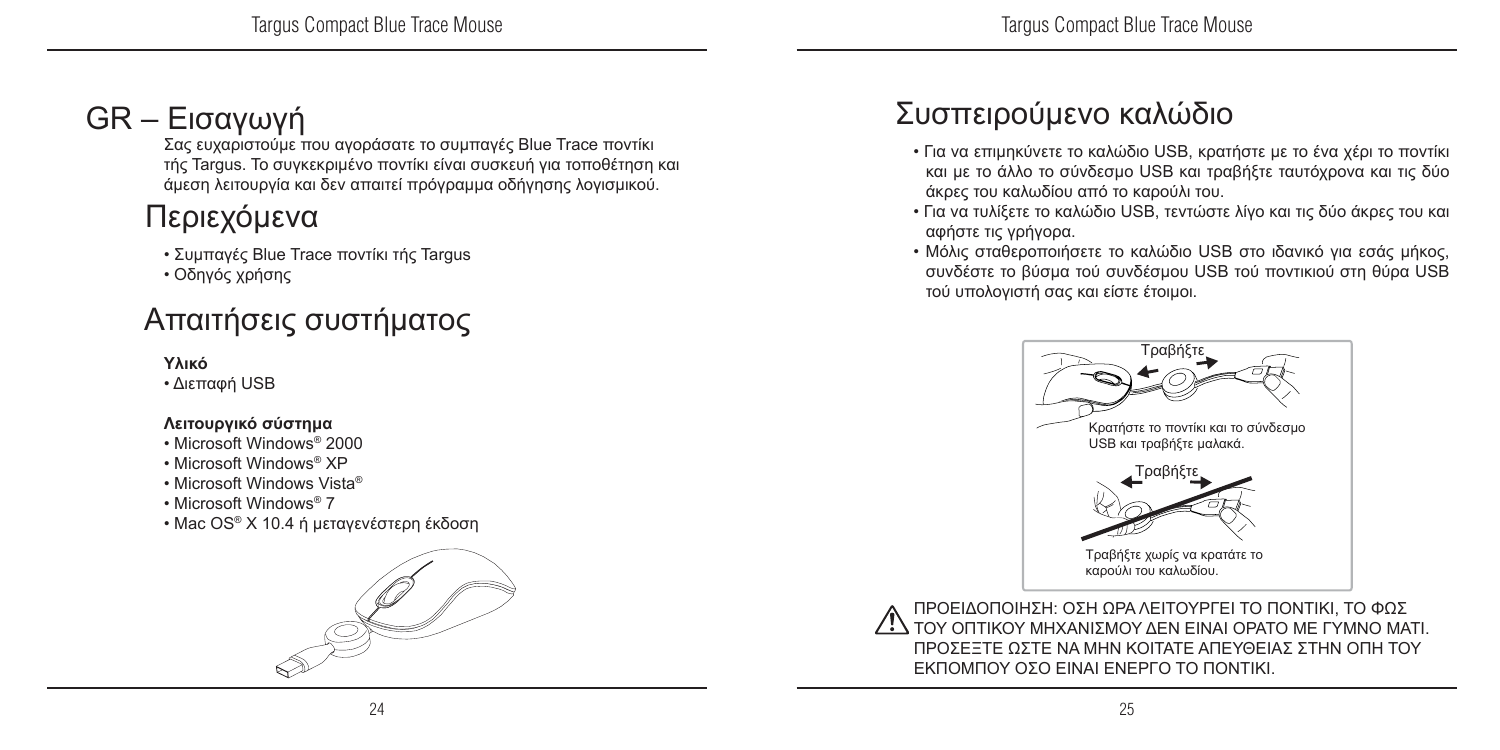### HR – Uvod

Zahvaljujemo na kupnji Targus kompaktnog Blue Trace miša. Ovaj miš funkcionira na principu uključi-i-radi te ne zahtijeva dodatne pogonske programe.

### Sadržaj

- Targus kompaktni Blue Trace miš
- Korisničke upute

### Zahtjevi sustava

#### **Hardver**

• USB sučelje

#### **Operativni sustav**

- Microsoft Windows® 2000
- Microsoft Windows® XP
- Microsoft Windows Vista®
- Microsoft Windows® 7
- Mac OS® X 10.4 ili novija verzija



### Kabel na uvlačenje

- Za produžavanje USB kabela, u jednu ruku uzmite miš, a u drugu USB priključak i istovremeno povucite oba kraja kabela u suprotnom smjeru od kotačića na kojemu je namotan kabel.
- Za uvlačenje USB kabela, kratko rastegnite oba kraja kabela i zatim brzo pustite.
- Kada odredite idealnu dužinu USB kabela, uključite USB priključak miša u USB priključak vašeg računala i spremni ste za rad.



UPOZORENJE: KADA JE MIŠ U UPORABI, OPTIČKO SVJETLO VIDLJIVO JE OBIČNOM OKU. PAZITE DA NE POGLEDATE IZRAVNO U OTVOR ZA OPTIČKE ZRAKE DOK JE MIŠ AKTIVAN.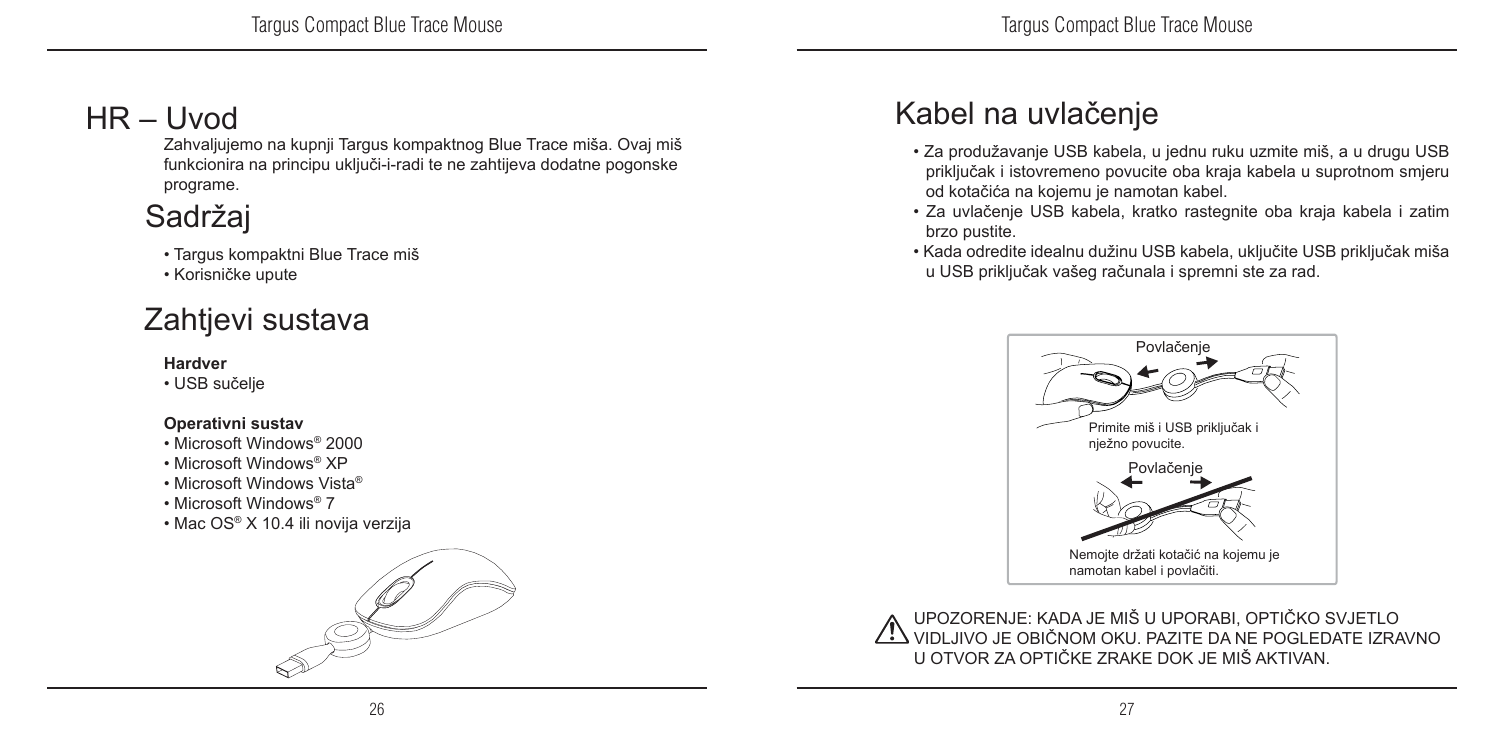### HU – Bevezetés

Köszönjük, hogy a Targus Compact Blue Trace egeret vásárolta meg. A plug-and-play egérhez meghajtó szoftver nem szükséges.

### Tartalom

- Targus Compact Blue Trace egér
- Használati útmutató

### Rendszerkövetelmények

#### **Hardver**

• USB-csatlakozófelület

#### **Operációs rendszer**

- Microsoft Windows® 2000
- Microsoft Windows® XP
- Microsoft Windows Vista®
- Microsoft Windows® 7
- Mac OS® X 10.4 vagy újabb



### Visszahúzható kábel

- Az USB-kábel kihúzásához az egyik kezével fogja meg az egeret, a másikkal az USB-csatlakozót, és a kábel mindkét végét egyidejűleg húzza le a kerékről.
- Az USB-kábel visszahúzásához kissé húzza meg a kábel mindkét végét, majd gyorsan engedje el.
- Ha a kihúzott USB-kábel hossza megfelelő, az egér USB-csatlakozóját csatlakoztassa a számítógép USB-aljzatára és az egér használatra kész.



FIGYELEM! AZ EGÉR MŰKÖDÉSE KÖZBEN LÉZERSUGÁRZÁS ÉRHETI A SZEMET. NE NÉZZEN KÖZVETLENÜL A MŰKÖDŐ EGÉR FÉNYKIBOCSÁTÓ NYÍLÁSÁBA.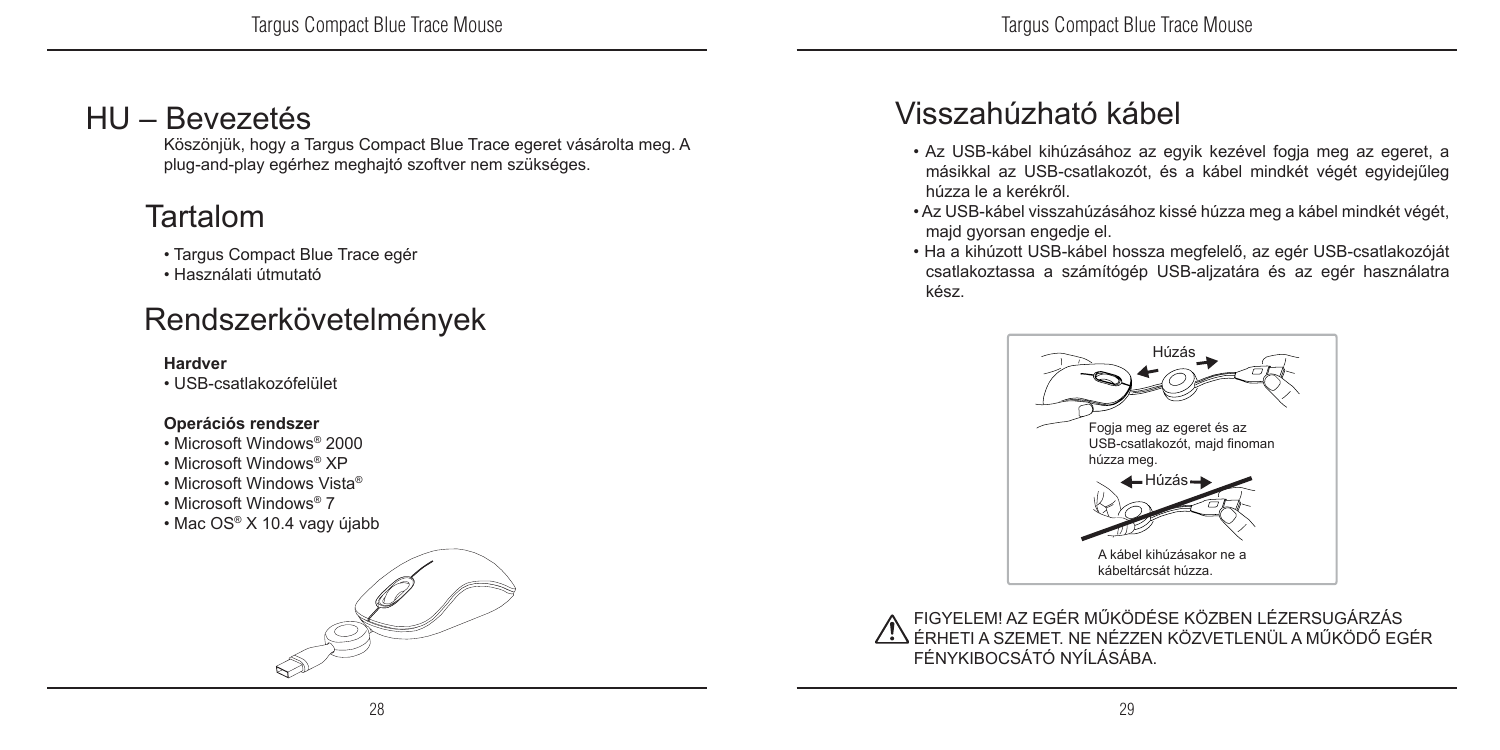### IT – Introduzione

Grazie per aver acquistato il mouse Blue Trace compatto Targus. Il mouse plug and play non necessita di software per il driver.

### Contenuto

• Mouse Blue Trace compatto Targus • Guida per l'utente

### Requisiti necessari al sistema

#### **Hardware**

• Interfaccia USB

#### **Sistema operativo**

• Microsoft Windows® 2000 • Microsoft Windows® XP • Microsoft Windows Vista® • Microsoft Windows® 7 • Mac OS® X 10.4 o successivo



### Cavo retrattile

- Per estendere il cavo USB tenere il mouse in una mano e il connettore USB nell'altra e tirare entrambe le estremità del cavo contemporaneamente allontanandole dalla rotella del cavo stesso.
- Per ritrarre il cavo USB estendere entrambe le estremità delicatamente e poi rilasciare rapidamente.
- Quando si raggiunge la lunghezza ideale del cavo USB collegare il mouse al connettore USB nella porta USB del computer e siete pronti.



ATTENZIONE: MENTRE IL MOUSE FUNZIONA UNA LUCE OTTICA È VISIBILE A OCCHIO NUDO. NON GUARDARE DIRETTAMENTE NEL FORO DA CUI VIENE EMESSA MENTRE IL MOUSE È ATTIVO.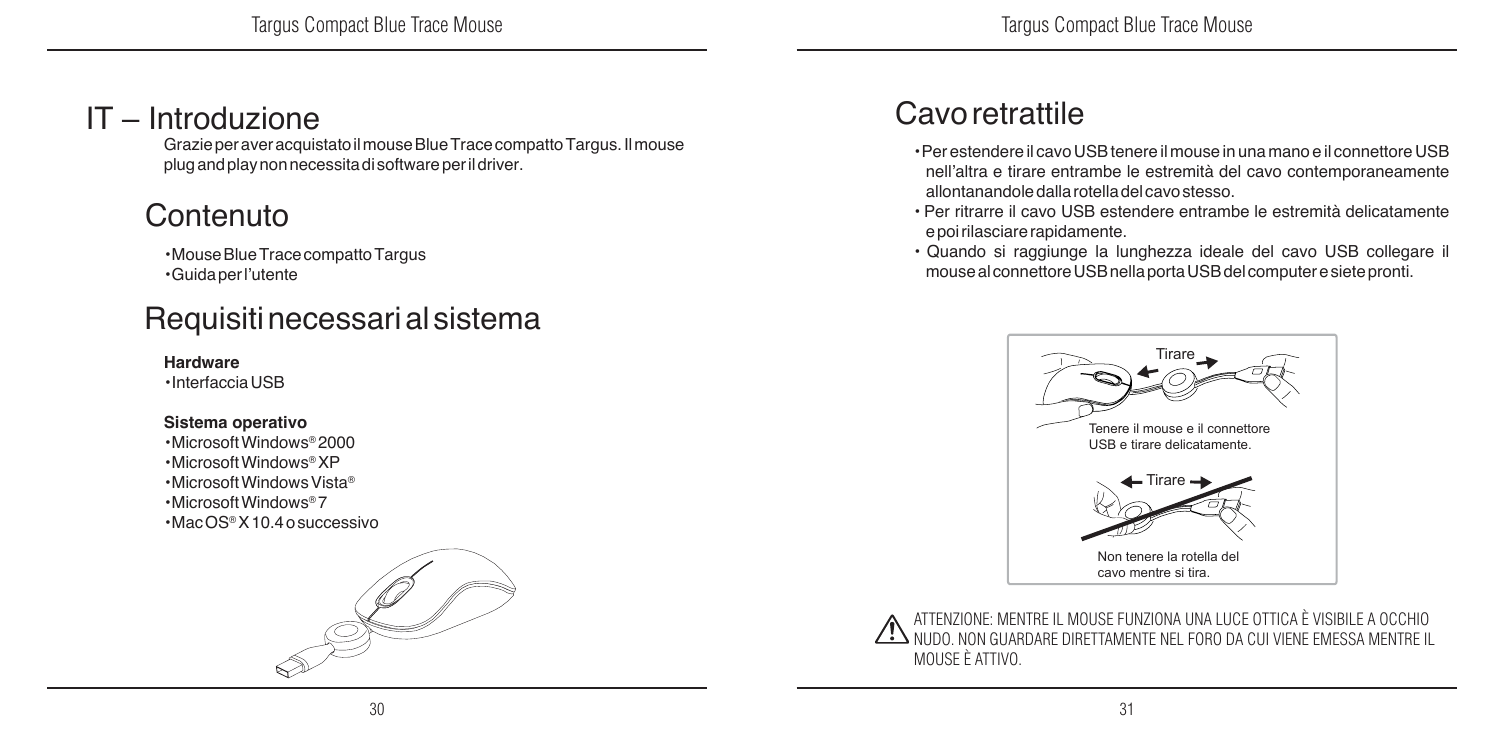### LT – Ivadas

Dėkojame, kad įsigijote "Targus" kompaktinę Blue Trace pelę. Šiai "prijungti ir leisti" pelei nereikalinga programinė tavrkyklė.

### Turinys

- "Targus" kompaktinė Blue Trace pelė
- Vartotojo gidas

### Reikalavimai sistemai

#### **Aparatinė įranga**

• USB sasaja

#### **Operacinė sistema**

- "Microsoft Windows® 2000"
- .Microsoft Windows<sup>®</sup> XP"
- "Microsoft Windows Vista®"
- .Microsoft Windows<sup>®</sup> 7"
- "Mac OS® X 10.4" ar naujesnė



### Ištraukiamas laidas

- Norėdami prailginti USB laidą, laikykite pelę vienoje rankoje, o USB jungiamąjį elementą – kitoje ir traukite abu laido galus nuo laido ratuko į šalis tuo pat metu.
- Norėdami įtraukti USB laidą, švelniai ištraukite abu laido galus ir staigiai paleiskite.
- Kai yra nustatytas reikalingas USB laido ilgis, įjunkite pelės USB jungiamąjį elementą į kompiuterio USB prievadą, ir įrenginys jau paruoštas darbui.



PERSPĖJIMAS: VEIKIANT PELEI, OPTINĖ ŠVIESA YRA MATOMA PLIKA AKIMI. BŪKITE ATSARGŪS IR NEŽIŪRĖKITE TIESIAI Į SPIN-DUOLIO SKYLUTĘ, KOL PELĖ AKTYVI.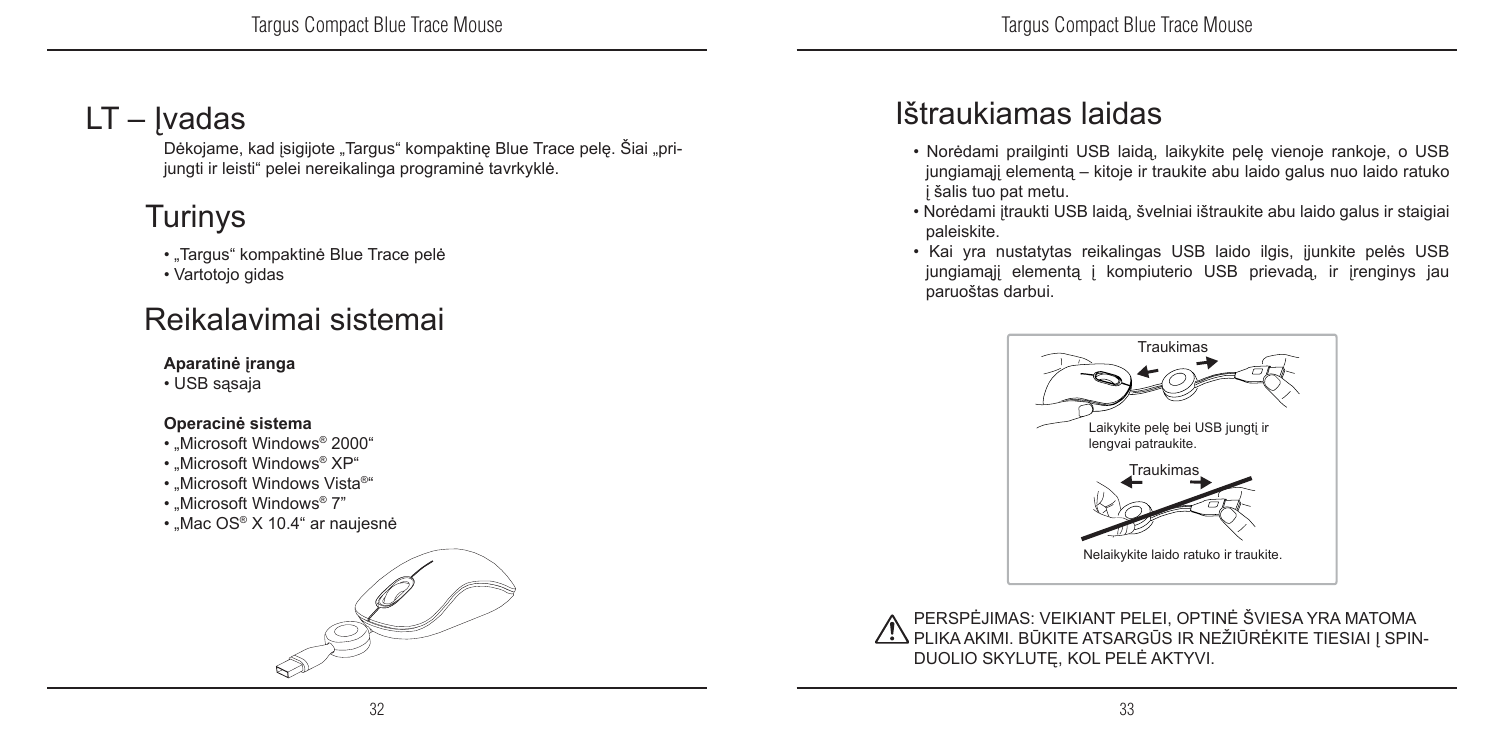### LV – Ievads

Apsveicam, ka esat iegādājies Targus kompakto Blue Trace peli. Tai ir standarts plug-and-play, kad nav nepieciešams programmatūras dzinis.

### **Saturs**

#### • Targus kompakta Blue Trace pele

• Lietošanas instrukcija

### Sistēmas prasības

#### **Aparatūra**

• USB interfeiss

#### **Operētājsistēma**

- Microsoft Windows® 2000
- Microsoft Windows® XP
- Microsoft Windows Vista®
- Microsoft Windows® 7
- Mac OS® X 10.4 vai jaunāka



### Ievelkams vads

- Lai izvilktu USB vadu, turiet peli vienā rokā un USB savienotāju otrā, un velciet vienlaicīgi abus vada galus prom no vada rullīša.
- Lai ievilktu USB vadu, izstiepiet abus vada galus un palaidiet ātri vaļā.
- Kad fiksēts vēlamais USB vada garums, pieslēdziet USB peles savienotāju datora pieslēgvietai, un pele ir gatava lietošanai.



BRĪDINĀJUMS: PELEI DARBOJOTIES, OPTISKĀ GAISMA IR REDZA-AN AR NEAPBRUŅOTU ACI. ESIET UZMANĪGS UN NESKATIETIES TIEŠI GAISMAS IZSTAROŠANAS CAURUMĀ, KAD PELE IR AKTĪVA.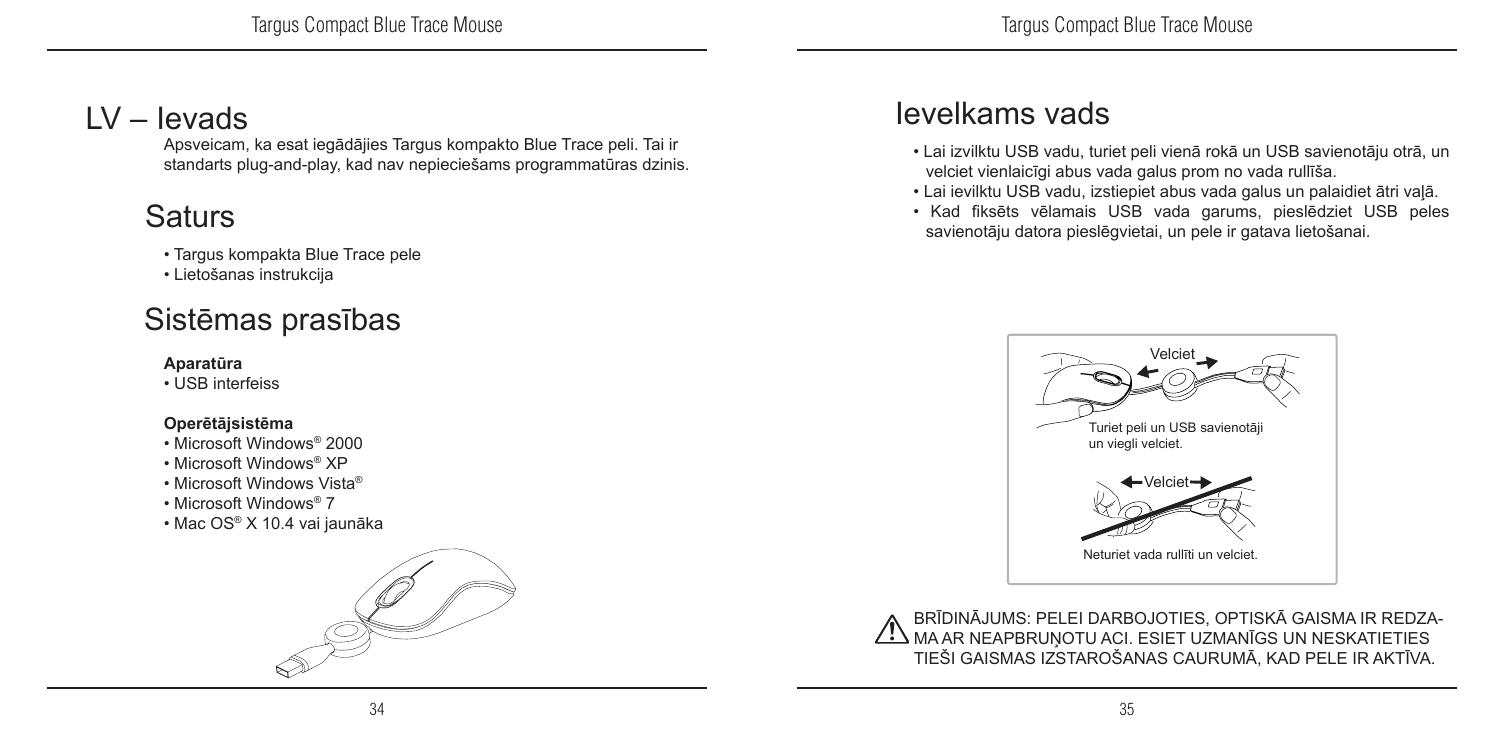### NL – Introductie

Hartelijk dank voor de aanschaf van de Targus Compact Blue Trace Mouse (Targus Compacte Blue Trace Muis). Deze "plug-n-play" ("insteken en spelen") muis heeft geen softwaredriver nodig.

### Inhoud

• Targus Compact Blue Trace Mouse (Targus Compacte Blue Trace Muis) • Gebruikershandleiding

### Systeemvereisten

#### **Hardware**

• USB communicatie

#### **Besturingssysteem**

• Microsoft Windows® 2000 • Microsoft Windows® XP • Microsoft Windows Vista® • Microsoft Windows® 7 • Mac OS® X 10.4 of recenter



### Intrekbare kabel

- Houd, om de USB kabel te verlengen, de muis in één hand en de USB stekker in de andere en trek tegelijkertijd beide einden van de kabel af van het kabelwieltje.
- Verleng, om de USB kabel in te trekken, beide einden een klein beetje en laat dan snel los.
- Steek, wanneer de ideale lengte voor de USB kabel is verkregen, de USB stekker van de muis in de USB uitgang van uw computer en u bent klaar voor gebruik.



WAARSCHUWING: ALS DE MUIS IN GEBRUIK IS, IS OPTISCH LICHT ZICHTBAAR VOOR HET BLOTE OOG. KIJK NIET RECHTSTREEKS IN DE LICHTBRON ALS DE MUIS ACTIEF IS.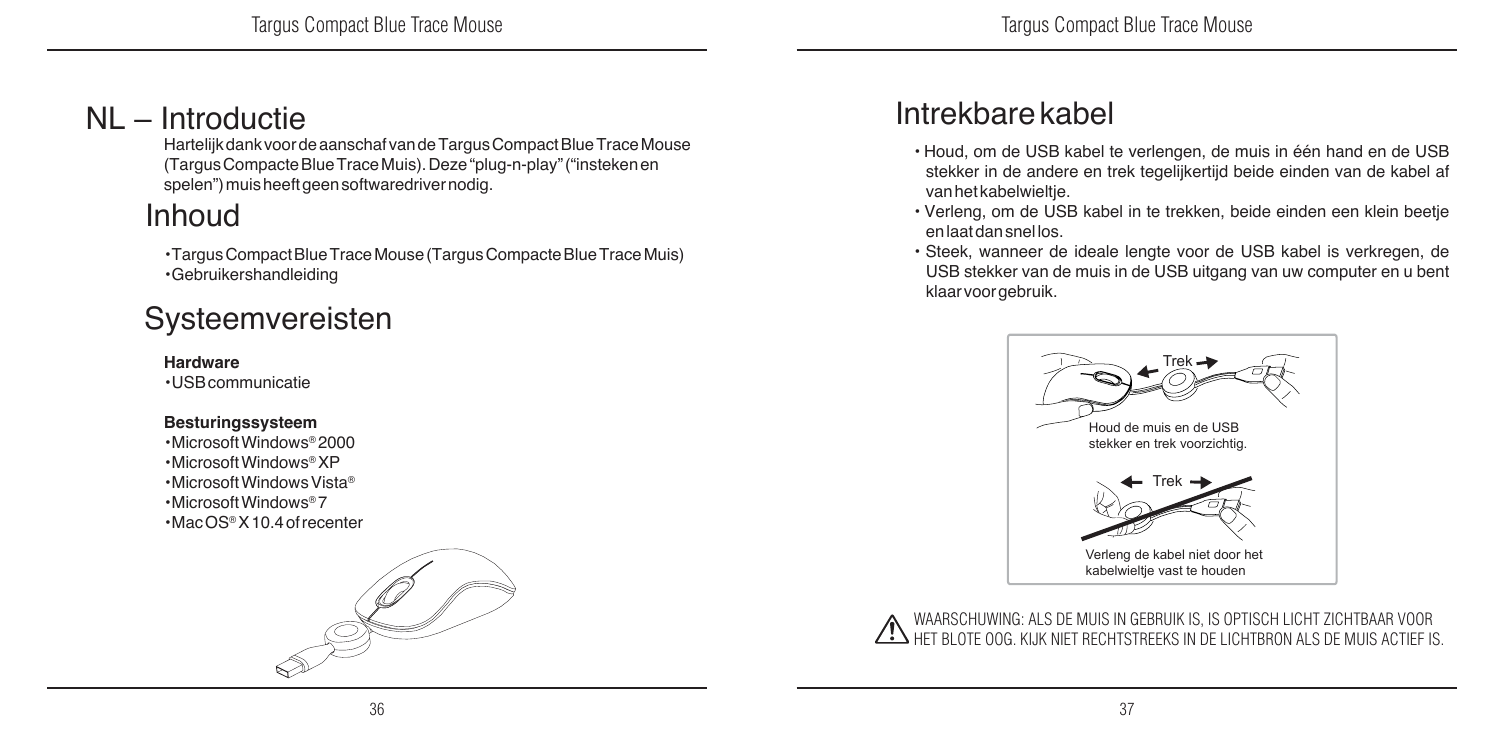### NO – Introduksjon

Takk for at du kjøpte en Targus kompakt Blue Trace mus. Denne "plug-nplay"-musen krever ingen programvarestasjon.

### Innhold

• Targus kompakt Blue Trace mus • Brukerveiledning

### **Systemkrav**

#### **Maskinvare**

• USB-grensesnitt

#### **Operativsystem**

• Microsoft Windows® 2000 • Microsoft Windows® XP • Microsoft Windows Vista® • Microsoft Windows® 7 • Mac OS® X 10.4 eller nyere



### Uttrekkbar ledning

- For å dra ut USB-ledningen, hold musen i én hånd og USBkoplingsstykket i den andre, og dra begge endene av ledningen bort fra ledningshjulet samtidig.
- For å trekke USB-ledningen sammen, utvid begge ender av ledningen litt og slipp raskt.
- Når du har fått ønsket lengde på USB-ledningen, kobler du musens USB-koplingsstykke til datamaskinens USB-port, så er den klar til bruk.



ADVARSEL: NÅR MUSEN ER I DRIFT, ER ET OPTISK LYS SYNLIG FOR DET NAKNE ØYE. PASS PÅ Å IKKE SE DIREKTE INN I HULLET NÅR MUSEN ER AKTIV.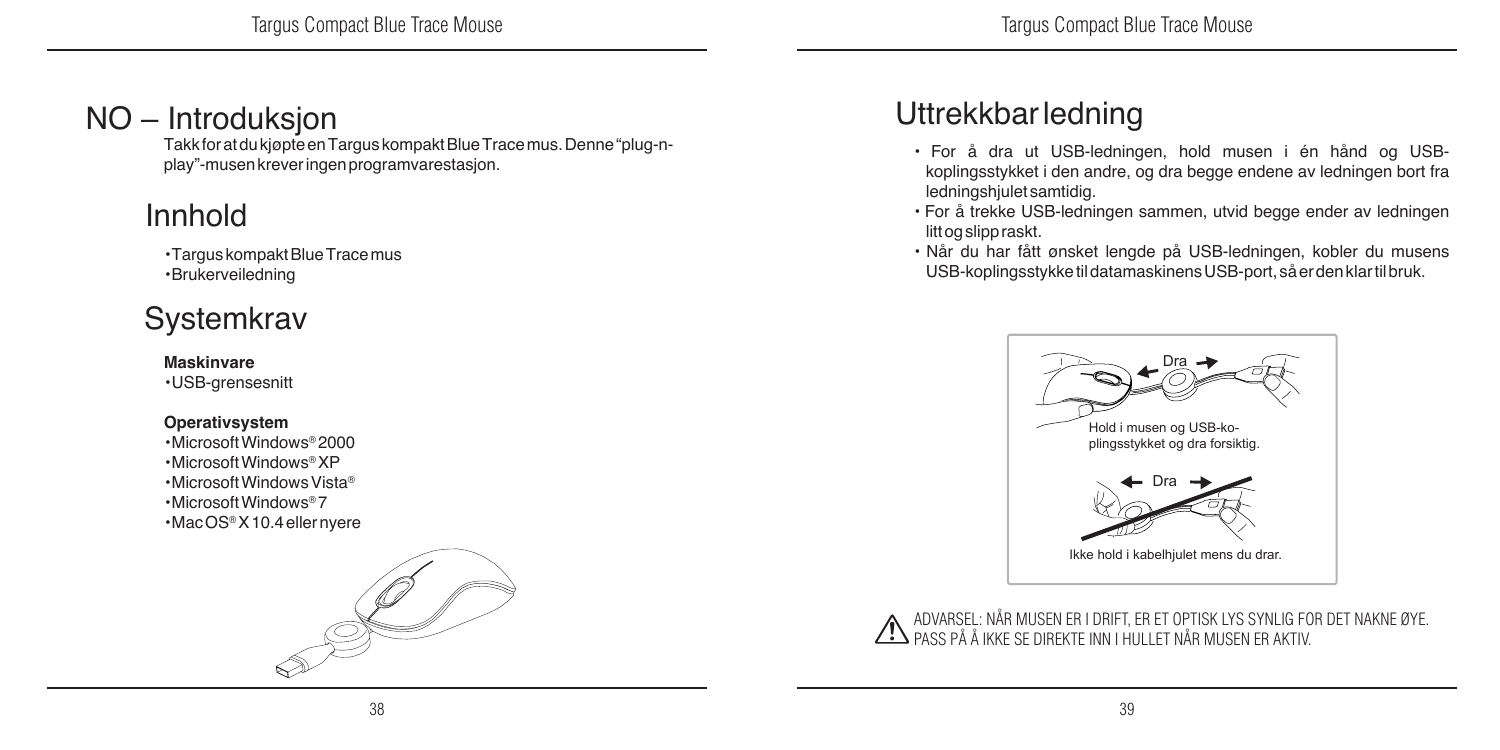### PL – Wstęp

Dziękujemy za zakup kompaktowej myszy Blue Trace firmy Targus. Mysz jest urządzeniem typu plug-n-play, które nie wymaga instalacji dodatkowych sterowników lub oprogramowania.

### Zawartość opakowania

• Kompaktowa mysz Blue Trace firmy Targus.

• Podręcznik użytkownika.

### Wymagania systemowe

#### **Wymagania sprzętowe**

• Interfejs USB

#### **System operacyjny**

- Microsoft Windows® 2000
- Microsoft Windows® XP
- Microsoft Windows Vista®
- Microsoft Windows® 7
- Mac OS® X 10.4 lub późniejszy



### Zwijany kabel

- Aby rozwinąć przewód USB, złapać mysz jedną ręką i wtyczkę przewodu USB drugą ręką i jednocześnie pociągnąć w przeciwnych kierunkach, tak aby kabel rozwinął się z rolki.
- Aby zwinąć przewód USB, delikatnie pociągnąć w przeciwnym kierunku dwa rozwinięte końce kabla i gwałtownie puścić.
- Po rozwinięciu przewodu USB do żądanej długości, podłączyć wtyczkę USB do gniazda USB w komputerze. Po podłączeniu urządzenie będzie gotowe do użycia.



UWAGA: W TRAKCIE PRACY MYSZY, SWIECI SIĘ ŚWIATŁO CZUJNI-KA OPTYCZNEGO I JEST ONO WIDOCZNE DLA LUDZKIEGO OKA. NIE NALEŻY PATRZEĆ BEZPOŚREDNIO NA ŹRÓDŁO ŚWIATŁA.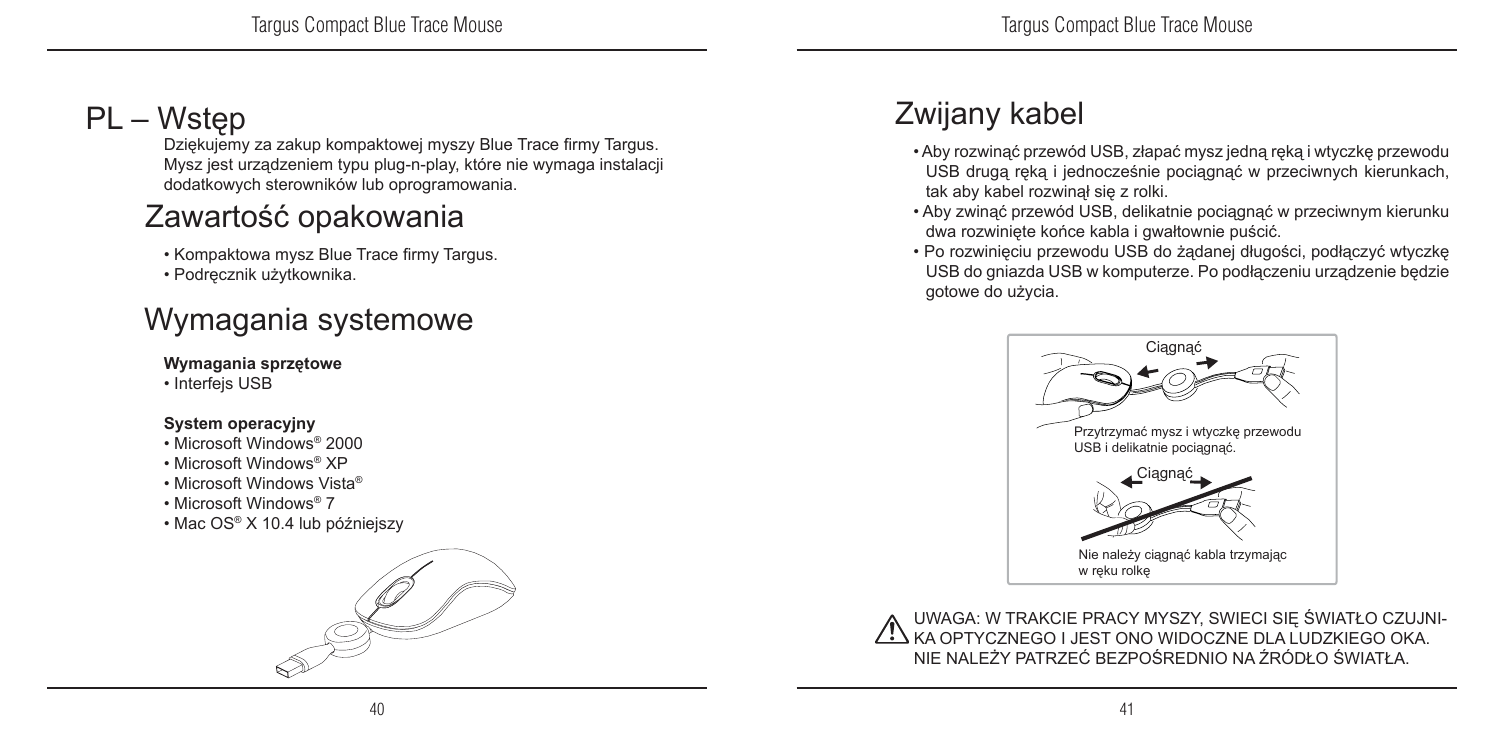### PT – Introdução

Obrigado por ter comprado o Rato Blue Trace Compacto Targus. Este rato "plug-n-play" (ligar e usar) não necessita de drive de software.

### Índice

• Rato Blue Trace Compacto Targus • Manual do Utilizador

### Requisitos do sistema

#### **Hardware**

• Interface USB

#### **Sistema operativo**

• Microsoft Windows® 2000 • Microsoft Windows® XP • Microsoft Windows Vista® • Microsoft Windows® 7 • Mac OS® X 10.4 ou posterior



### Fio retráctil.

- Para estender o fio USB, segure no rato com uma mão e com a outra no conector USB, puxe para fora ambas as extremidades do fio da roda ao mesmo tempo.
- Para meter o fio USB para dentro, puxe ambas as pontas devagar e depois solte-as de repente.
- Quando tiver o comprimento que deseja, meta o conector USB do rato na porta USB do computador e está pronto a trabalhar.



AVISO: ENQUANTO O RATO ESTIVER A FUNCIONAR, VÊ-SE A LUZ ÓPTICA. CUIDADO NÃO OLHE DIRECTAMENTE PARA A LUZ PELO ORIFÍCIO EMISSOR SE O RACTO ESTIVER ACTIVO.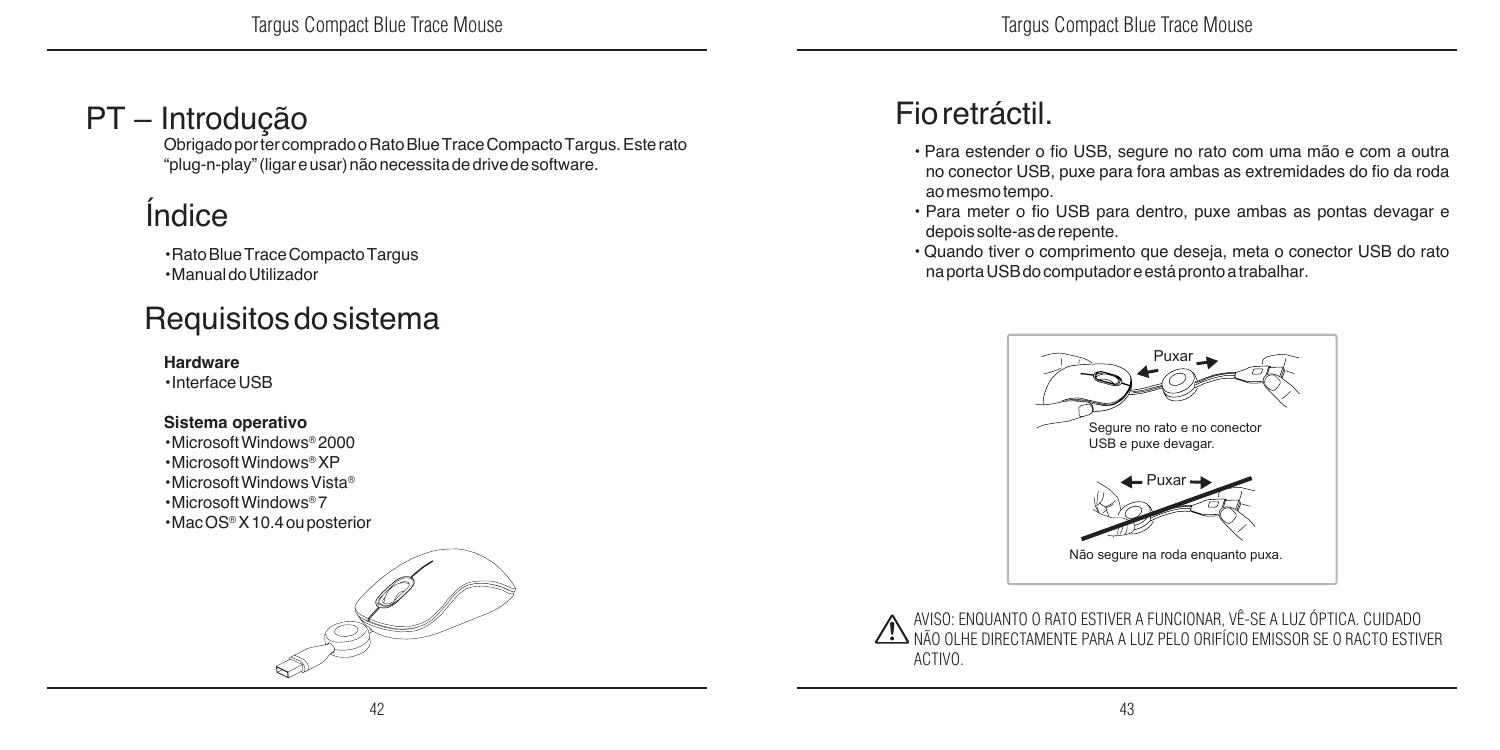### RO – Introducere

Vă mulţumim că aţi achiziţionat mouse-ul Blue Trace compact Targus. Acest mouse de tip "plug-n-play" nu necesită driver software.

### **Cuprins**

• Mouse Blue Trace compact Targus

• Manual cu instructiuni

### Configuraţie necesară

#### **Hardware**

• Interfată USB

#### **Sistem de operare**

- Microsoft Windows® 2000
- Microsoft Windows® XP
- Microsoft Windows Vista®
- Microsoft Windows® 7
- Mac OS® X 10.4 sau mai avansat



### Cablu retractabil

- Pentru a întinde cablul USB, ţineţi mouse-ul într-o mână şi mufa USB în cealaltă şi trageţi de ambele capete ale cablului de pe mosor în acelaşi timp.
- Pentru a retrage cablul USB, trageţi puţin de ambele capete ale cablului si eliberati-le brusc.
- Când este fixată lungimea ideală a cablului USB, introduceţi mufa USB a mouse-ului în portul USB al computerului dvs.



ATENŢIE: ÎN TIMPUL FUNCŢIONĂRII MOUSE-ULUI LUMINA OPTICĂ ESTE VIZIBILĂ CU OCHIUL LIBER. AVEŢI GRIJĂ SĂ NU VĂ UITAŢI DIRECT ÎN SURSA DE LUMINĂ CÂND ESTE ACTIV MOUSE-UL.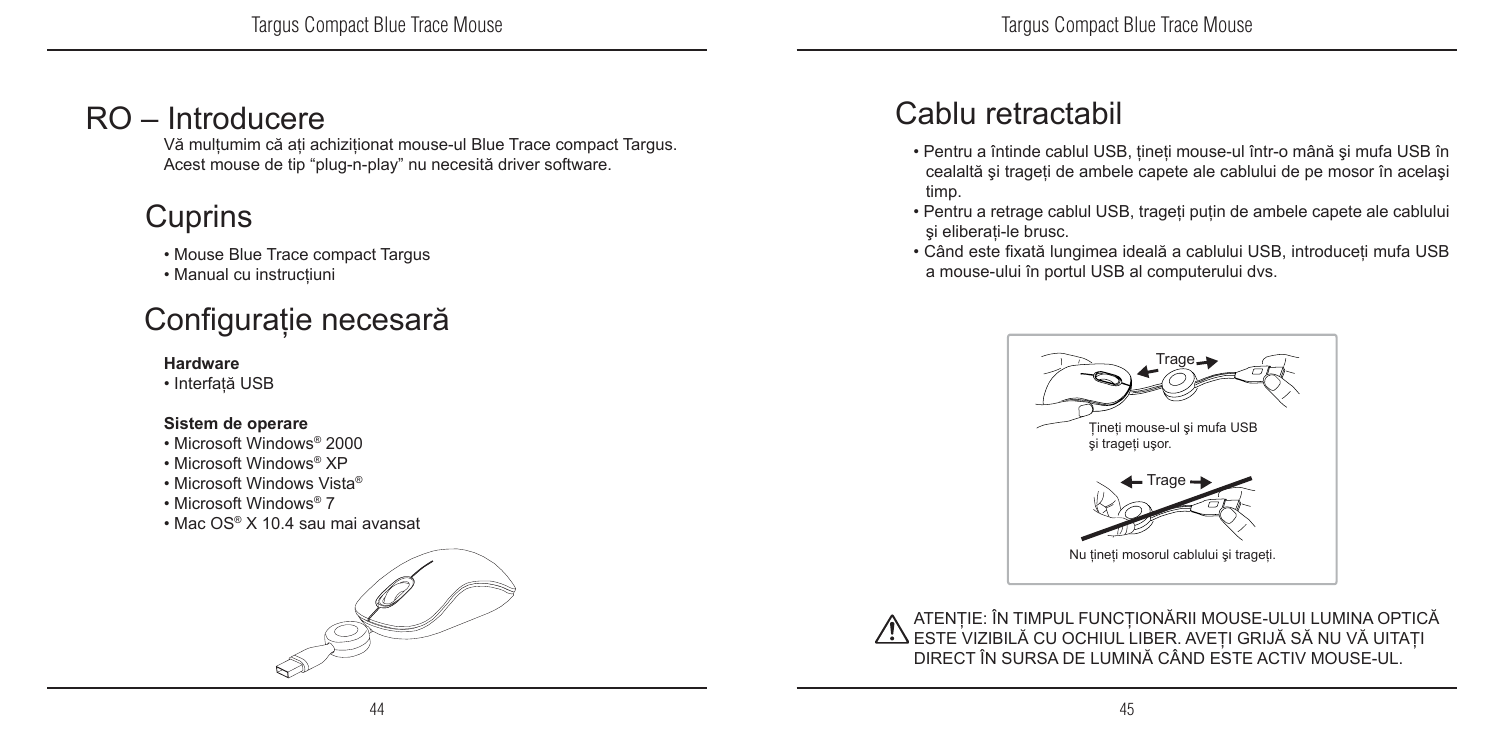### RU – Введение

Благодарим за приобретение компактной Blue Trace мыши Targus. Данная мышь работает по принципу plug-n-play ("включи и играй") и не требует дополнительного программного обеспечения.

### Содержание

- Компактная Blue Trace мышь Targus
- Руководство пользователя

### Системные требования

#### **Аппаратные средства**

• Интерфейс для USB

#### **Операционная система**

- Microsoft Windows® 2000
- Microsoft Windows® XP
- Microsoft Windows Vista®
- Microsoft Windows® 7
- Mac OS® X 10.4 или более поздние версии



### Втяжной шнур

- Чтобы увеличить длину USB-шнура, удерживайте мышь в одной руке, а USB-штекер - в другой и одновременно потяните за оба конца шнура в стороны от колесика намотки шнура.
- Чтобы втянуть USB-шнур, слегка потяните за оба конца, затем быстро отпустите.
- Зафиксируйте необходимую длину USB-шнура, затем подключите USB-штекер к USB-порту на компьютере - устройство готово к работе.



ПРЕДУПРЕЖДЕНИЕ: ВО ВРЕМЯ РАБОТЫ МЫШИ ОПТИЧЕСКИЙ ЛУЧ ВИДЕН НЕВООРУЖЕННЫМ ГЛАЗОМ. НЕ СМОТРИТЕ НЕПОСРЕДСТВЕННО В ОТВЕРСТИЕ ИЗЛУЧАТЕЛЯ ВО ВРЕМЯ РАБОТЫ УСТРОЙСТВА.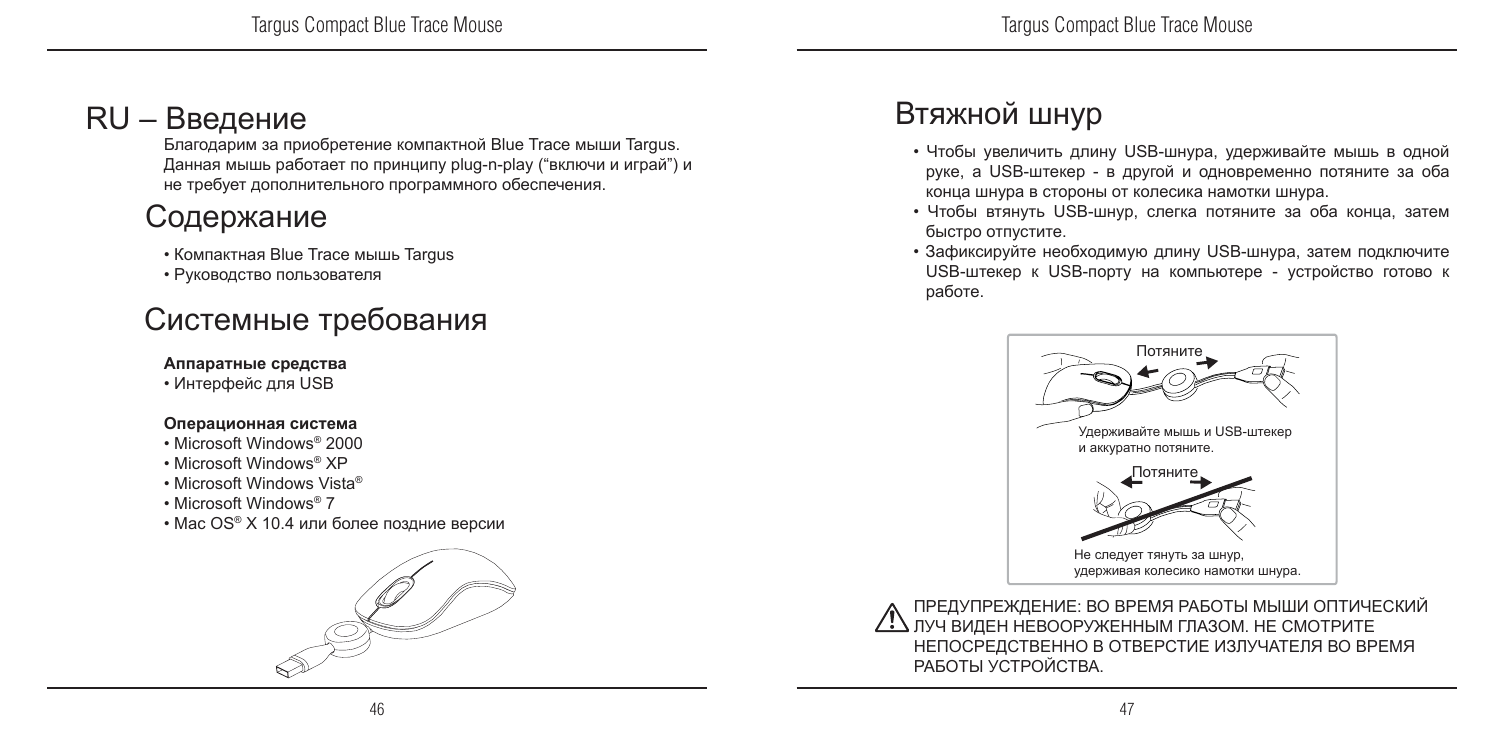### SE – Introduktion

Tack för ditt köp av Targus kompakta Blue Trace mus. Denna plug-n-play mus kräver inte drivrutiner för programvara.

### Innehåll

• Targus kompakta och Blue Trace mus • Användarmanual

### **Systemkrav**

#### **Hårdvara**

• USB gränssnitt

#### **Operativsystem**

- Microsoft Windows® 2000
- Microsoft Windows® XP
- Microsoft Windows Vista®
- Microsoft Windows® 7
- Mac OS® X 10.4 eller senare version



### Ihopdragbar sladd

- För att utöka USB sladden, håll musen i en hand och USB-mottagaren i den andra handen och dra därefter i sladdens ändar samtidigt som du drar dem bort från sladdhjulet.
- För att dra ihop USB sladden, förläng de båda ändarna en aning och släpp därefter upp snabbt.
- När den idealiska längden på sladden är ordnad, anslut då USBkontakten i datorns USB ingång, varpå du är redo att sätta igång.



VARNING: DÅ MUSEN ÄR I FUNKTION ÄR OPTISKT LJUS SYNLIGT FÖR BLOTTA ÖGAT. VAR FÖRSIKTIG MED ATT TITTA DIREKT IN I UTSÄNDARHÅLET DÅ MUSEN ÄR AKTIV.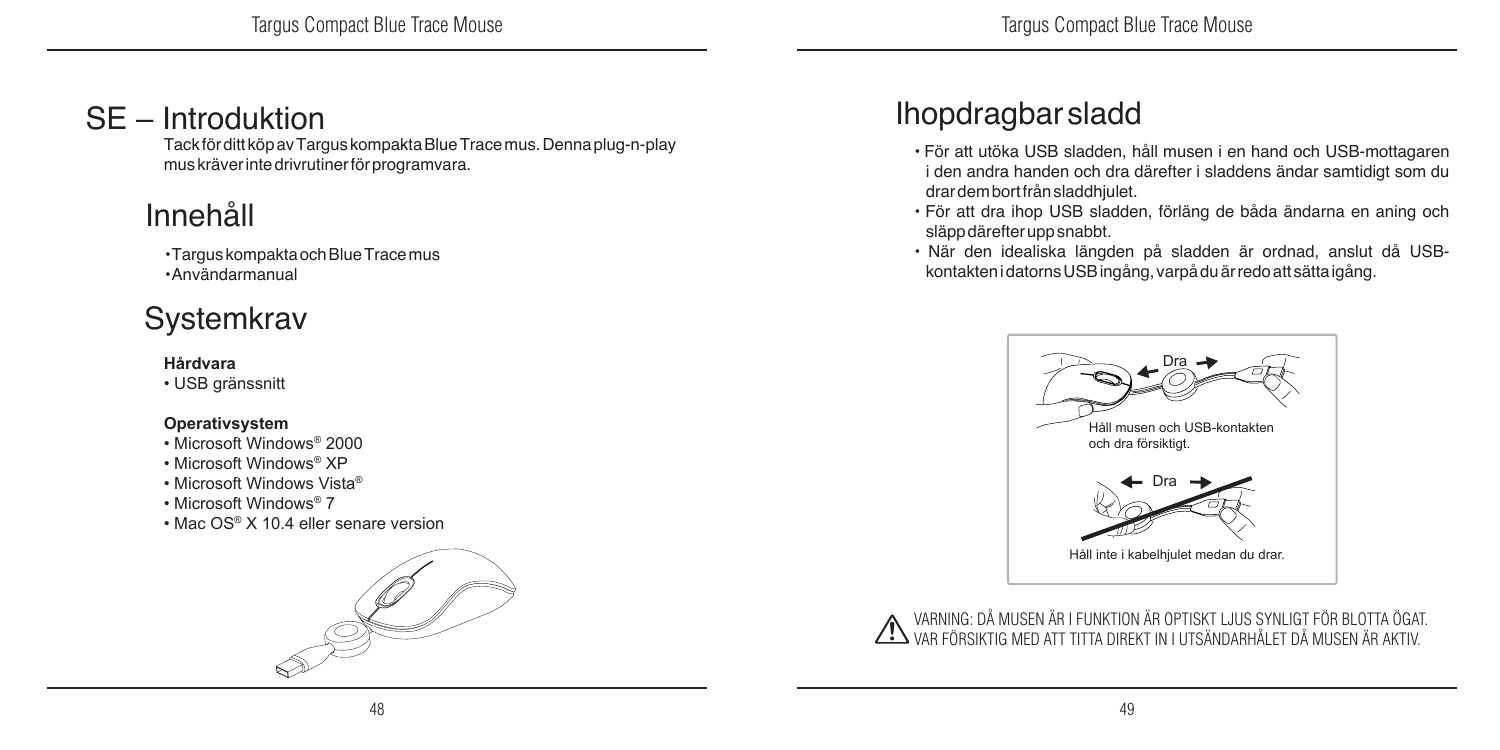### SI – Uvod

Zahvaljujemo se Vam za nakup kompaktne Blue Trace miške Targus. Ta plug-n-play miška ne potrebuje programskega gonilnika.

### Vsebina

- Kompaktna Blue Trace miška Targus
- Uporabniški priročnik

### Sistemske zahteve

#### **Strojna oprema**

• USB-vmesnik

#### **Operacijski sistem**

- Microsoft Windows® 2000
- Microsoft Windows® XP
- Microsoft Windows Vista®
- Microsoft Windows® 7
- Mac OS® X 10.4 ali novejši



### Zložljiv kabel

- Če želite USB-kabel podaljšati, držite miško v eni roki, USB-priključek pa v drugi in oba konca kabla hkrati potegnite proč od koleščka kabla.
- Če želite USB-kabel zviti nazaj, nalahno raztegnite oba konca kabla in hitro spustite.
- Ko dosežete idealno dolžino USB-kabla, USB-priključek miške vstavite v USB-vrata vašega računalnika in miška bo nared za delo.



OPOZORILO: MED DELOVANJEM MIŠKE LAHKO OPTIČNO SVET-LESTIM OČESOM. KO JE MIŠKA ŠE AKTIVNA, PAZITE, DA NE POGLEDATE NEPOSREDNO V ODPRTINO Z ODD-AJNIKOM.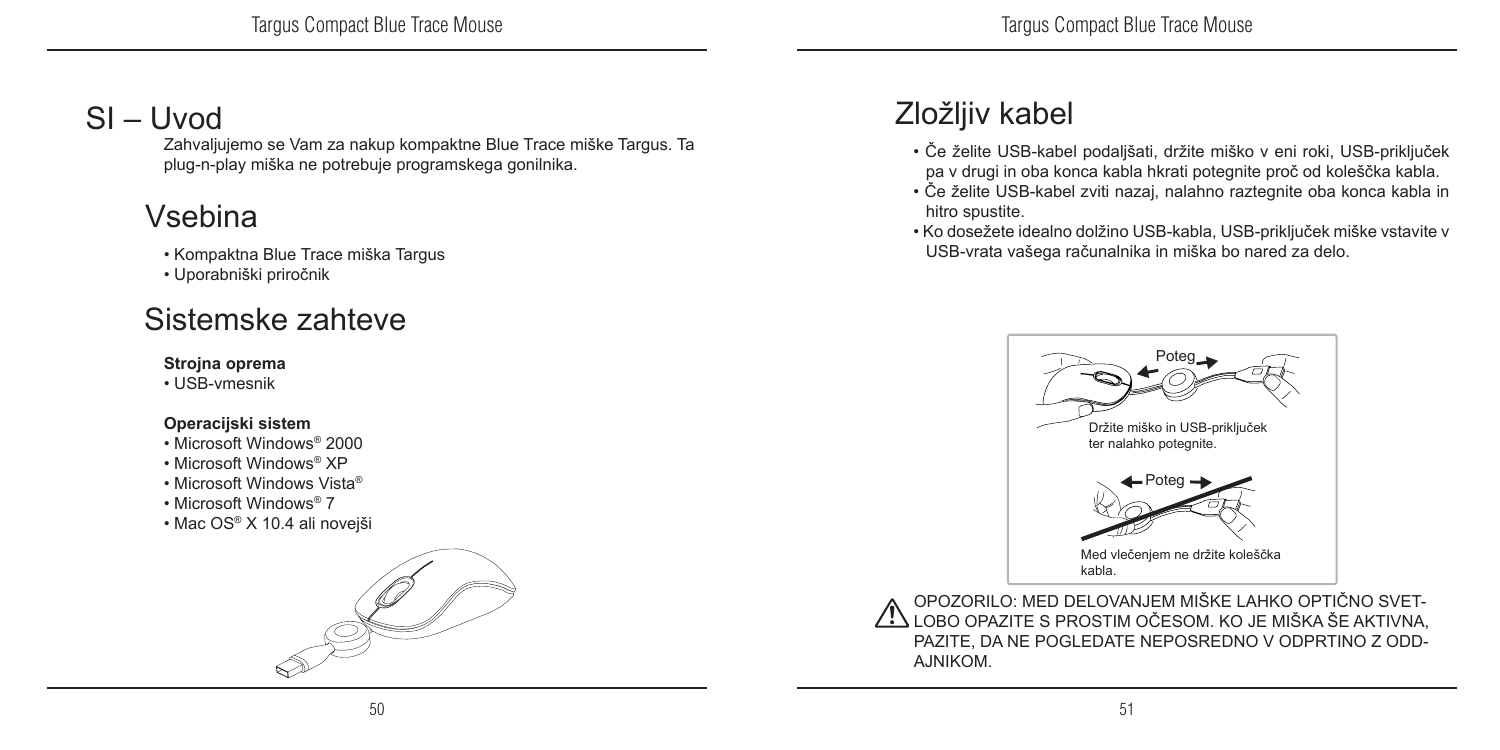### SK – Úvod

Ďakujeme vám za nákup kompaktnej Blue Trace myši Targus. Táto myš je typu plug-n-play a nevyžaduje žiadny dodatočný ovládač.

### Obsah

- Kompaktná Blue Trace myš Targus
- Návod na použitie

### Systémové požiadavky

#### **Hardvér**

• USB rozhranie

#### **Operačný systém**

- Microsoft Windows® 2000
- Microsoft Windows® XP
- Microsoft Windows Vista®
- Microsoft Windows® 7
- Mac OS® X 10.4 alebo novšír



### Navíjací kábel

- Pre predĺženie USB kábla, držte myš v jednej ruke a USB konektor v druhej a potiahnite naraz obidva konce smerom von z krytu kábla.
- Pre zvinutie USB kábla, mierne potiahnite obidva konce kábla a rýchlo pustite.
- Keď je USB kábel zafixovaný v požadovanej dĺžke, pripojte USB myš k USB portu na počítači a ste pripravený ju používať.



VAROVANIE: KEĎ JE MYŠ V PREVÁDZKE, OPTICKÉ SVETLO JE  $\cancel{\ell!}$  viditeľné voľným okom. Dávajte pozor, aby ste sa nepoz-ERALI PRIAMO NA DIERKU ŽIARIČA, KEĎ JE MYŠ ZAPNUTÁ.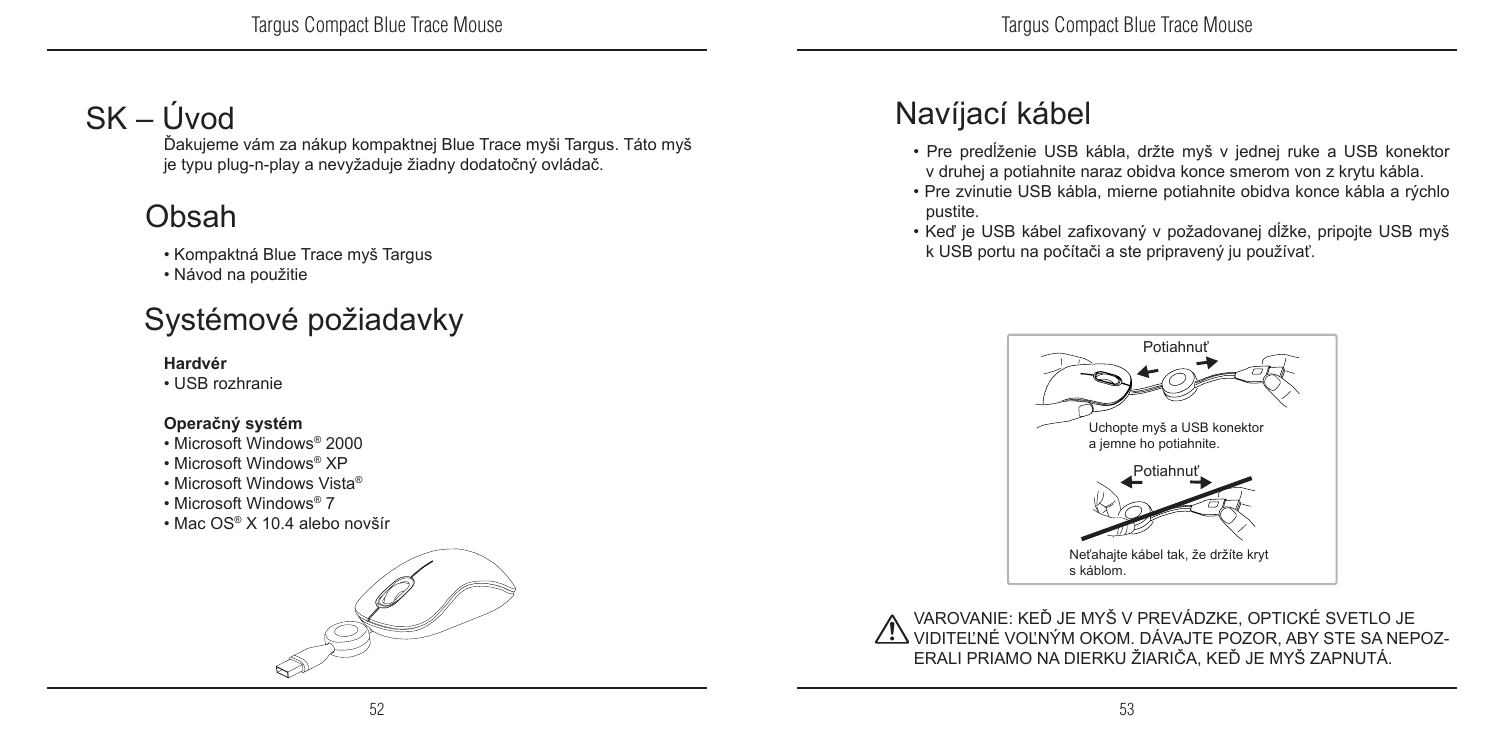### TR – Giriş

Targus Küçük Blue Trace Fare'yi satın aldığınız için tebrikler. Bu tak ve kullan fare yazılım sürücüsü gerektirmez.

### **İ**cindekiler

- Targus Küçük Blue Trace Fare
- Kullanım Kılavuzu

### Sistem Gereksinimleri

#### **Donanım**

• USB arayüzü

#### **İşletim Sistemi**

- Microsoft Windows® 2000
- Microsoft Windows® XP
- Microsoft Windows Vista®
- Microsoft Windows® 7
- Mac OS® X 10.4 veya üstü



### Geri Çekilebilir Kablo

- USB kablosunu uzatmak için fareyi bir elinizde ve USB konektörünü diğer elinizde tutun ve kablonun her iki ucunu da aynı anda kablo tekerleğinden uzağa doğru çekin.
- USB kablosunu toplamak için kablonun her iki ucunu da hafifçe çekin ve hemen bırakın.
- USB kablosu istenen uzunluğa geldiğinde, farenin USB konektörünü bilgisayarınızın USB bağlantı noktasına bağlayın, artık hazırsınız.



UYARI: FARE ÇALIŞIRKEN OPTİK IŞIK ÇIPLAK GÖZLE GÖRÜLEBİLİR. FARE ÇALIŞIRKEN IŞIĞIN ÇIKIŞ KAYNAĞINA DOĞRUDAN BAKMAYIN.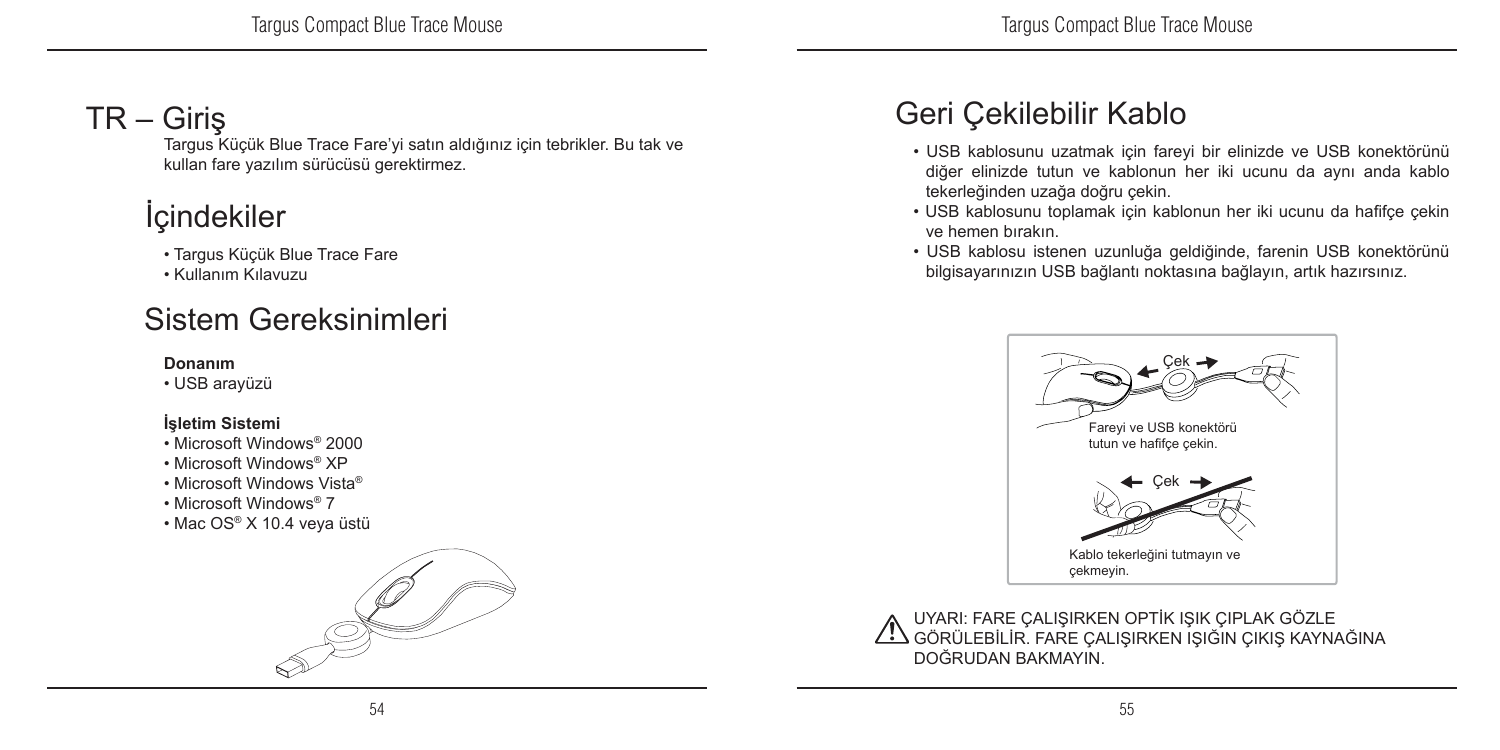### الكابل القابل للسحب

• لتمديد كابل USB، أمسك الفأرة بيد واحدة وفي اليد األخرى موصل USB واسحب كال طرفي الكابل عن عجلة الكابل في نفس الوقت.

- لتقصير حجم كبل USB، قم بتمديد طرفي الكابل برفق وحررهما بسرعة.
- عند الوصول إلى الطول المناسب لكبل USB، قم بتوصيل موصل USB بمنفذ USB بالحاسوب واالستعداد للمغادرة.



تحذير: في حالة تشغيل الفأرة، يمكن مشاهدة الضوء البصري بالعين المجردة. ال تحاول النظر المباشر إلى ثقب التنبيه أثناء تشغيل الفأرة.

### المقدمة – AR

ً لك لشرائك فأرة ضوئية طراز شكرا Compact Blue Trace Mouse مجموعة من Targus. .وهي عبارة عن فأرة للتوصيل والتشغيل وال تتطلب أي برامج تشغيل

### المحتويات

• فأرة ضوئية طراز Mouse Trace Blue Compact من مجموعة Targus • دليل المستخدم

### متطلبات النظام

**األجهزة** • واجهة USB **نظام التشغيل** Microsoft Windows<sup>®</sup> 2000 • Microsoft Windows® XP • ®Microsoft Windows Vista • Microsoft Windows® 7 • • 10.4 X® OS Mac أو إصدار أحدث

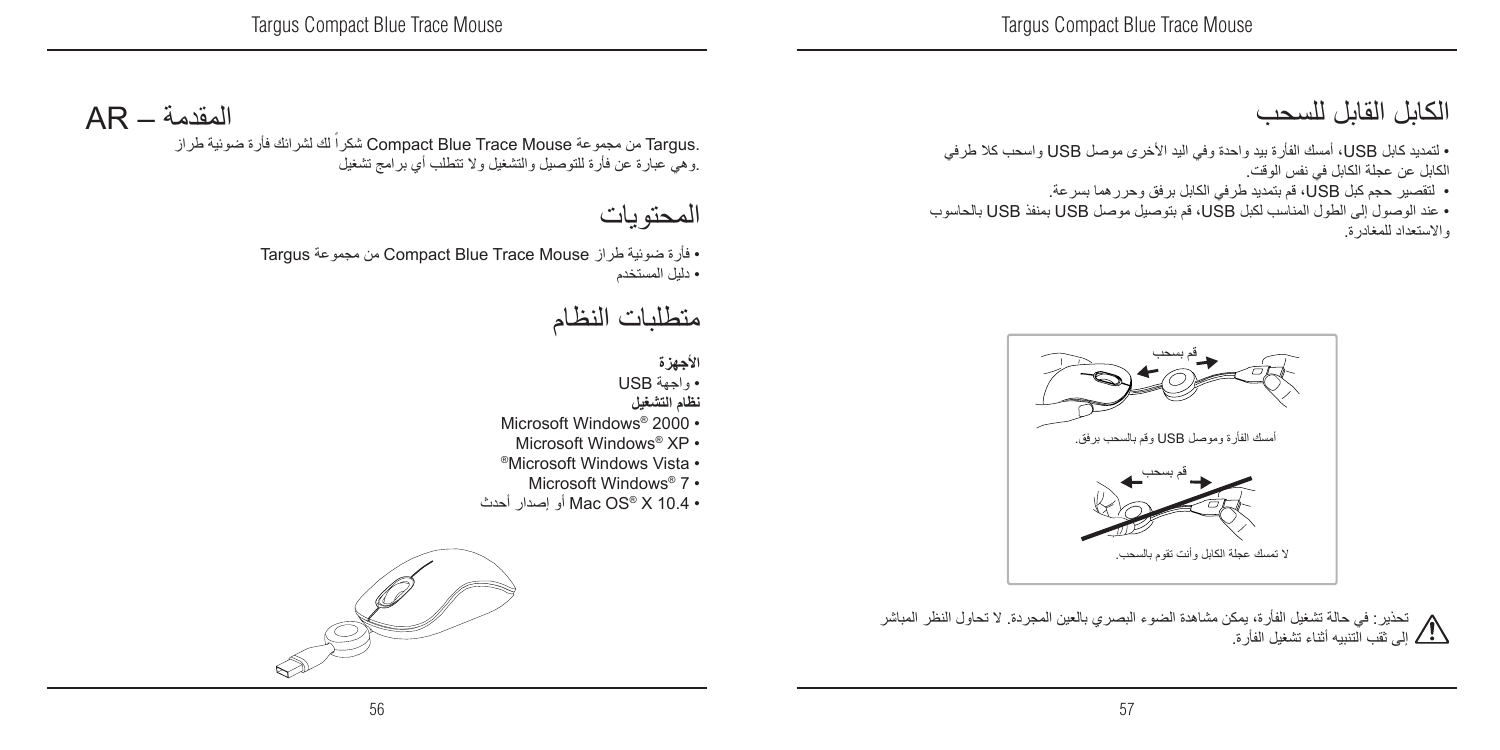#### Technical Support

For technical questions, please visit: www.targus.com/support.asp

#### Internet

| English | http://www.tarqus.com/uk/support.asp |
|---------|--------------------------------------|
| French  | http://www.tarqus.com/fr/support.asp |
| German  | http://www.tarqus.com/de/support.asp |
| Spanish | http://www.targus.com/sp/support.asp |
| Italian | http://www.targus.com/it/support.asp |

#### **Telephone**

| Austria            | +431-795-676-42       | Norway         | +47022577729         |
|--------------------|-----------------------|----------------|----------------------|
| Belgium            | +32 (0) 2-717-2451    | Portugal       | +351 21-415-4123     |
| Denmark            | +4535-25-87-51        | Spain          | +3491-745-6221       |
| Finland            | +358 (0)922948016     | Sweden         | +46(0)8-751-4058     |
| France             | +33(0)1-6453-9151     | Switzerland    | +4144-212-0007       |
| Germany            | +49 (0) 211-6579-1151 | United Kingdom | +44(0)20-7744-0330   |
| Italy              | +3902-4827-1151       | Eastern Europe |                      |
| <b>Netherlands</b> | +31 (0) 20-504671     | & others       | +44 (0) 20-7744-0330 |

### Product Registration

Targus recommends that you register your Targus accessory shortly after purchasing it. To register your Targus accessory, go to:

#### **http://www.targus.com/registration.asp**

You will need to provide your full name, email address, country of residence and product information.

#### Warranty

Targus warrants this product to be free from defects in materials and workmanship for two years. If your Targus accessory is found to be defective within that time, we will promptly repair or replace it. This warranty does not cover accidental damage, wear and tear, or consequential or incidental loss. Under no conditions is Targus liable for loss of, or damage to, a computer or other device(s); nor loss of, or damage to, programs, records, or data; nor any consequential or incidental damages, even if Targus has been informed of their possibility. This warranty does not affect your statutory rights.

### Regulatory Compliance (applicable to products with electronic circuitry/parts only)

This device complies with Part 15 of the FCC Rules. Operation is subject to the following two conditions: (1) This device may notcause harmful interference, and (2) this device must accept any interference received, including interference that may cause undesired operation.